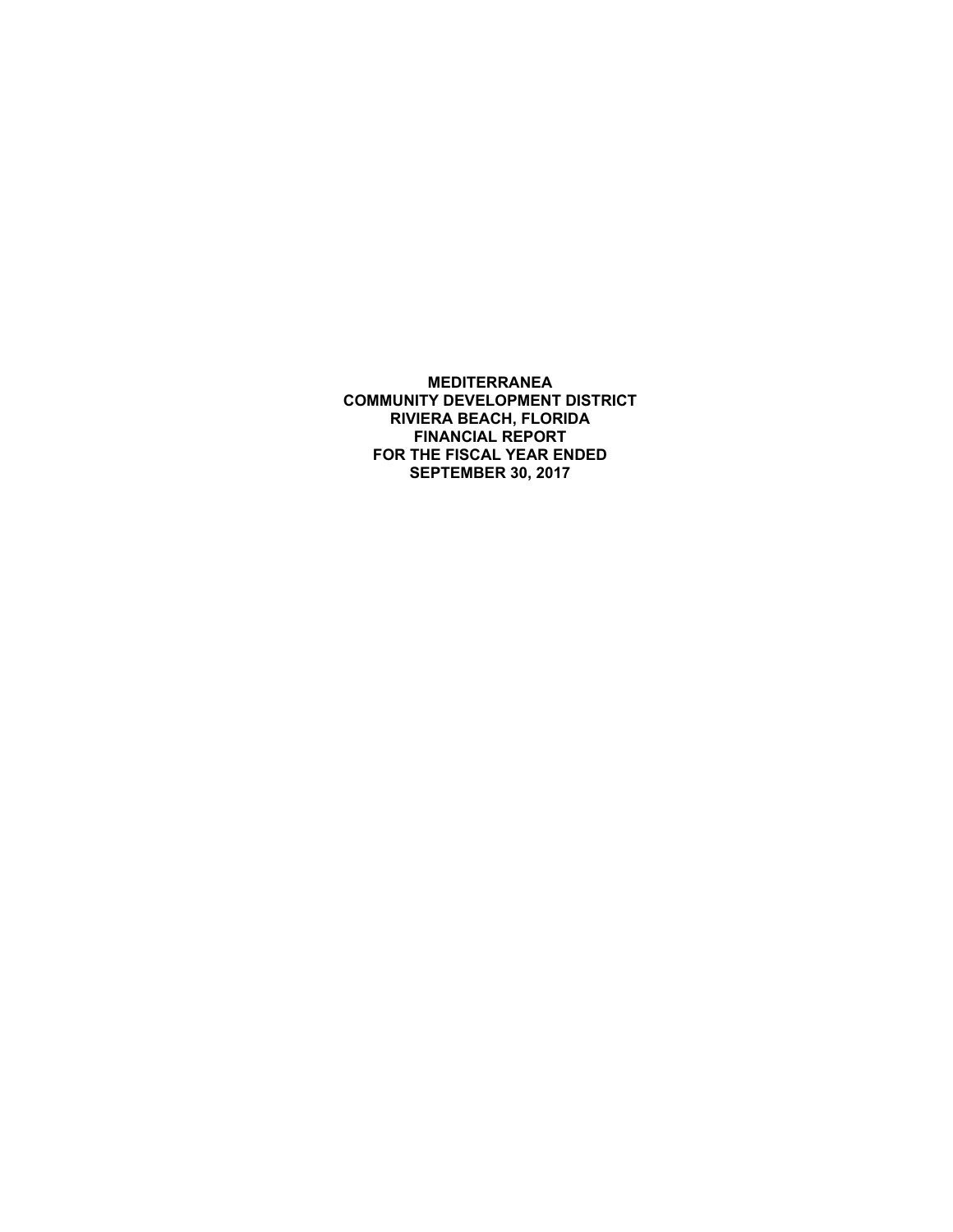# **MEDITERRANEA COMMUNITY DEVELOPMENT DISTRICT RIVIERA BEACH, FLORIDA**

# **TABLE OF CONTENTS**

|                                                                                                                                 | Page      |
|---------------------------------------------------------------------------------------------------------------------------------|-----------|
| INDEPENDENT AUDITOR'S REPORT                                                                                                    | $1 - 2$   |
| MANAGEMENT'S DISCUSSION AND ANALYSIS                                                                                            | $3-6$     |
| <b>BASIC FINANCIAL STATEMENTS</b>                                                                                               |           |
| <b>Government-Wide Financial Statements:</b>                                                                                    |           |
| <b>Statement of Net Position</b>                                                                                                | 7         |
| <b>Statement of Activities</b>                                                                                                  | 8         |
| <b>Fund Financial Statements:</b>                                                                                               |           |
| <b>Balance Sheet - Governmental Funds</b><br>Reconciliation of the Balance Sheet - Governmental Funds                           | 9         |
| to the Statement of Net Position                                                                                                | 10        |
| Statement of Revenues, Expenditures and Changes in Fund Balances -                                                              |           |
| <b>Governmental Funds</b>                                                                                                       | 11        |
| Reconciliation of the Statement of Revenues, Expenditures and Changes in                                                        |           |
| Fund Balances of Governmental Funds to the Statement of Activities                                                              | 12        |
| Notes to Financial Statements                                                                                                   | $13 - 21$ |
| <b>REQUIRED SUPPLEMENTARY INFORMATION</b>                                                                                       |           |
| Schedule of Revenues, Expenditures and Changes in Fund Balance -                                                                |           |
| Budget and Actual - General Fund                                                                                                | 22        |
| Notes to Required Supplementary Information                                                                                     | 23        |
| INDEPENDENT AUDITOR'S REPORT ON INTERNAL CONTROL OVER FINANCIAL<br>REPORTING AND COMPLIANCE AND OTHER MATTERS BASED ON AN AUDIT |           |
| OF FINANCIAL STATEMENTS PERFORMED IN ACCORDANCE WITH                                                                            |           |
| <b>GOVERNMENT AUDITING STANDARDS</b>                                                                                            | 24-25     |
| INDEPENDENT AUDITOR'S REPORT ON COMPLIANCE WITH THE REQUIREMENTS                                                                |           |
| OF SECTION 218.415, FLORIDA STATUTES, REQUIRED BY RULE 10.556(10)                                                               |           |
| OF THE AUDITOR GENERAL OF THE STATE OF FLORIDA                                                                                  | 26        |
| MANAGEMENT LETTER REQUIRED BY CHAPTER 10.550 OF THE RULES                                                                       |           |
| OF THE AUDITOR GENERAL OF THE STATE OF FLORIDA                                                                                  | 27-29     |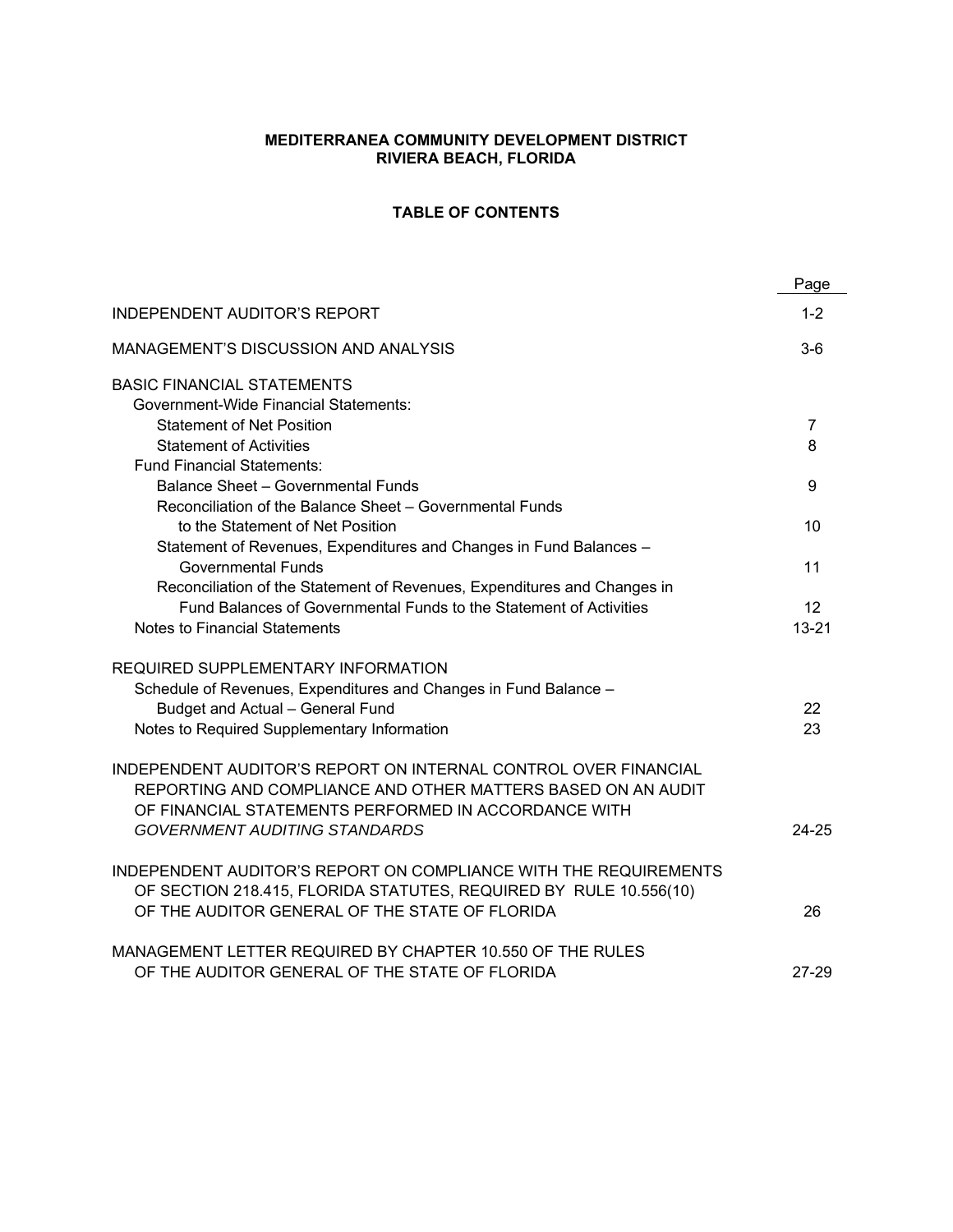

2700 North Military Trail - Suite 350 Boca Raton, Florida 33431 (561) 994-9299 - (800) 299-4728 Fax (561) 994-5823 www.graucpa.com

# **INDEPENDENT AUDITOR'S REPORT**

To the Board of Supervisors Mediterranea Community Development District Riviera Beach, Florida

# **Report on the Financial Statements**

We have audited the accompanying financial statements of the governmental activities and each major fund of Mediterranea Community Development District, Riviera Beach, Florida ("District") as of and for the fiscal year ended September 30, 2017, and the related notes to the financial statements, which collectively comprise the District's basic financial statements as listed in the table of contents.

# **Management's Responsibility for the Financial Statements**

Management is responsible for the preparation and fair presentation of these financial statements in accordance with accounting principles generally accepted in the United States of America; this includes the design, implementation, and maintenance of internal control relevant to the preparation and fair presentation of financial statements that are free from material misstatement, whether due to fraud or error.

# **Auditor's Responsibility**

Our responsibility is to express opinions on these financial statements based on our audit. We conducted our audit in accordance with auditing standards generally accepted in the United States of America and the standards applicable to financial audits contained in *Government Auditing Standards*, issued by the Comptroller General of the United States. Those standards require that we plan and perform the audit to obtain reasonable assurance about whether the financial statements are free from material misstatement.

An audit involves performing procedures to obtain audit evidence about the amounts and disclosures in the financial statements. The procedures selected depend on the auditor's judgment, including the assessment of the risks of material misstatement of the financial statements, whether due to fraud or error. In making those risk assessments, the auditor considers internal control relevant to the entity's preparation and fair presentation of the financial statements in order to design audit procedures that are appropriate in the circumstances, but not for the purpose of expressing an opinion on the effectiveness of the entity's internal control. Accordingly, we express no such opinion. An audit also includes evaluating the appropriateness of accounting policies used and the reasonableness of significant accounting estimates made by management, as well as evaluating the overall presentation of the financial statements.

We believe that the audit evidence we have obtained is sufficient and appropriate to provide a basis for our audit opinions.

## **Opinions**

In our opinion, the financial statements referred to above present fairly, in all material respects, the respective financial position of the governmental activities and each major fund of the District as of September 30, 2017, and the respective changes in financial position, thereof for the fiscal year then ended in accordance with accounting principles generally accepted in the United States of America.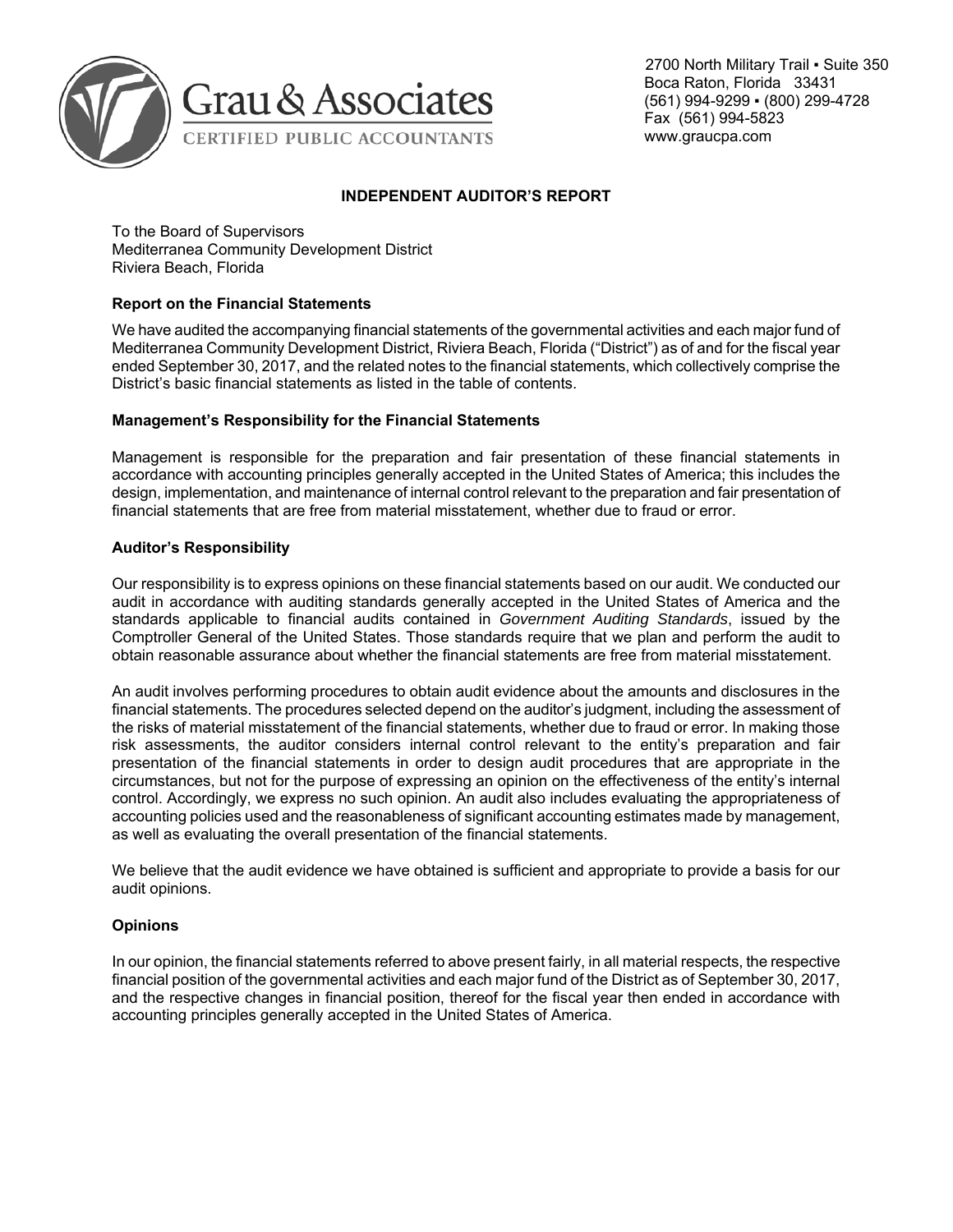# **Other Matters**

#### *Required Supplementary Information*

Accounting principles generally accepted in the United States of America require that the management's discussion and analysis and budgetary comparison information be presented to supplement the basic financial statements. Such information, although not a part of the basic financial statements, is required by the Governmental Accounting Standards Board, who considers it to be an essential part of financial reporting for placing the basic financial statements in an appropriate operational, economic, or historical context. We have applied certain limited procedures to the required supplementary information in accordance with auditing standards generally accepted in the United States of America, which consisted of inquiries of management about the methods of preparing the information and comparing the information for consistency with management's responses to our inquiries, the basic financial statements, and other knowledge we obtained during our audit of the basic financial statements. We do not express an opinion or provide any assurance on the information because the limited procedures do not provide us with sufficient evidence to express an opinion or provide any assurance.

# **Other Reporting Required by** *Government Auditing Standards*

In accordance with *Government Auditing Standards*, we have also issued our report dated April 24, 2018, on our consideration of the District's internal control over financial reporting and on our tests of its compliance with certain provisions of laws, regulations, contracts, grant agreements and other matters. The purpose of that report is to describe the scope of our testing of internal control over financial reporting and compliance and the results of that testing, and not to provide an opinion on internal control over financial reporting or on compliance. That report is an integral part of an audit performed in accordance with *Government Auditing Standards* in considering the District's internal control over financial reporting and compliance.

## **Report on Other Legal and Regulatory Requirements**

We have also issued our report dated April 24, 2018, on our consideration of the District's compliance with the requirements of Section 218.415, Florida Statutes, as required by Rule 10.556(10) of the Auditor General of the State of Florida. The purpose of that report is to provide an opinion based on our examination conducted in accordance with attestation standards established by the American Institute of Certified Public Accountants.

Dear & Association

April 24, 2018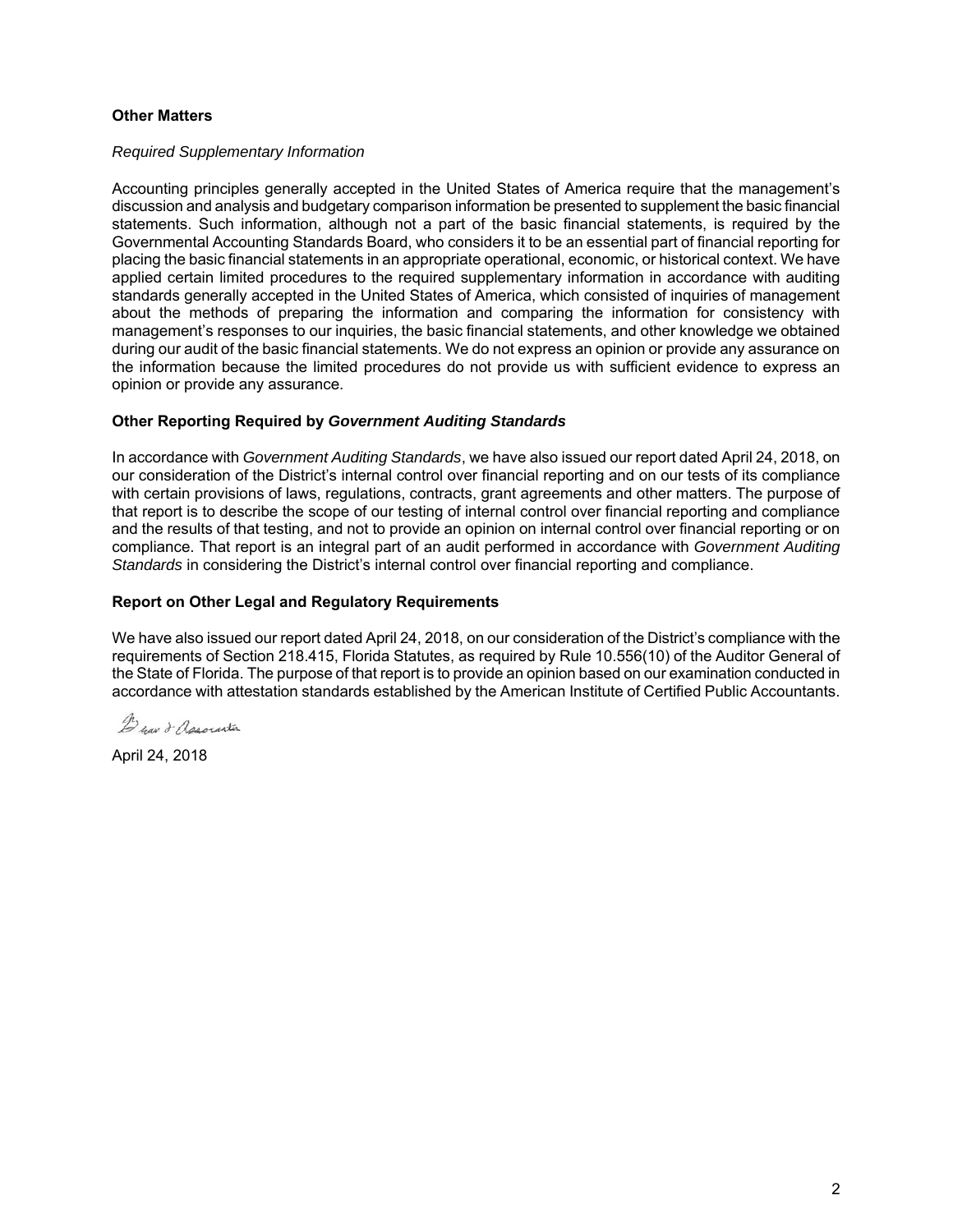# **MANAGEMENT'S DISCUSSION AND ANALYSIS**

Our discussion and analysis of Mediterranea Community Development District, Riviera Beach, Florida ("District") provides a narrative overview of the District's financial activities for the fiscal year ended September 30, 2017. Please read it in conjunction with the District's Independent Auditor's Report, basic financial statements, accompanying notes and supplementary information to the basic financial statements.

# FINANCIAL HIGHLIGHTS

- The liabilities of the District exceeded its assets at the close of the most recent fiscal year resulting in a net position deficit balance of (\$7,297,978).
- $\bullet$  The change in the District's total net position in comparison with the prior fiscal year was \$(801,660), a decrease. The key components of the District's net position and change in net position are reflected in the table in the government-wide financial analysis section.
- At September 30, 2017, the District's governmental funds reported combined ending fund balances of (\$2,203,428), a decrease of \$(835,202) in comparison with the prior fiscal year. The entire fund balance is unassigned (deficit) fund balance in the general and debt service funds.

## OVERVIEW OF FINANCIAL STATEMENTS

This discussion and analysis are intended to serve as the introduction to the District's basic financial statements. The District's basic financial statements are comprised of three components: 1) government-wide financial statements, 2) fund financial statements, and 3) notes to the financial statements. This report also contains other supplementary information in addition to the basic financial statements themselves.

## Government-Wide Financial Statements

The government-wide financial statements are designed to provide readers with a broad overview of the District's finances, in a manner similar to a private-sector business.

The statement of net position presents information on all the District's assets, deferred outflows of resources, liabilities, and deferred inflows of resources with the residual amount being reported as net position. Over time, increases or decreases in net position may serve as a useful indicator of whether the financial position of the District is improving or deteriorating.

The statement of activities presents information showing how the government's net position changed during the most recent fiscal year. All changes in net position are reported as soon as the underlying event giving rise to the change occurs, regardless of the timing of related cash flows. Thus, revenues and expenses are reported in this statement for some items that will only result in cash flows in future fiscal periods.

The government-wide financial statements include all governmental activities that are principally supported by special assessment. The District does not have any business-type activities. The governmental activities of the District include the general government (management) and maintenance functions.

## Fund Financial Statements

A fund is a grouping of related accounts that is used to maintain control over resources that have been segregated for specific activities or objectives. The District, like other state and local governments, uses fund accounting to ensure and demonstrate compliance with finance-related legal requirements. The District has one fund category: governmental funds.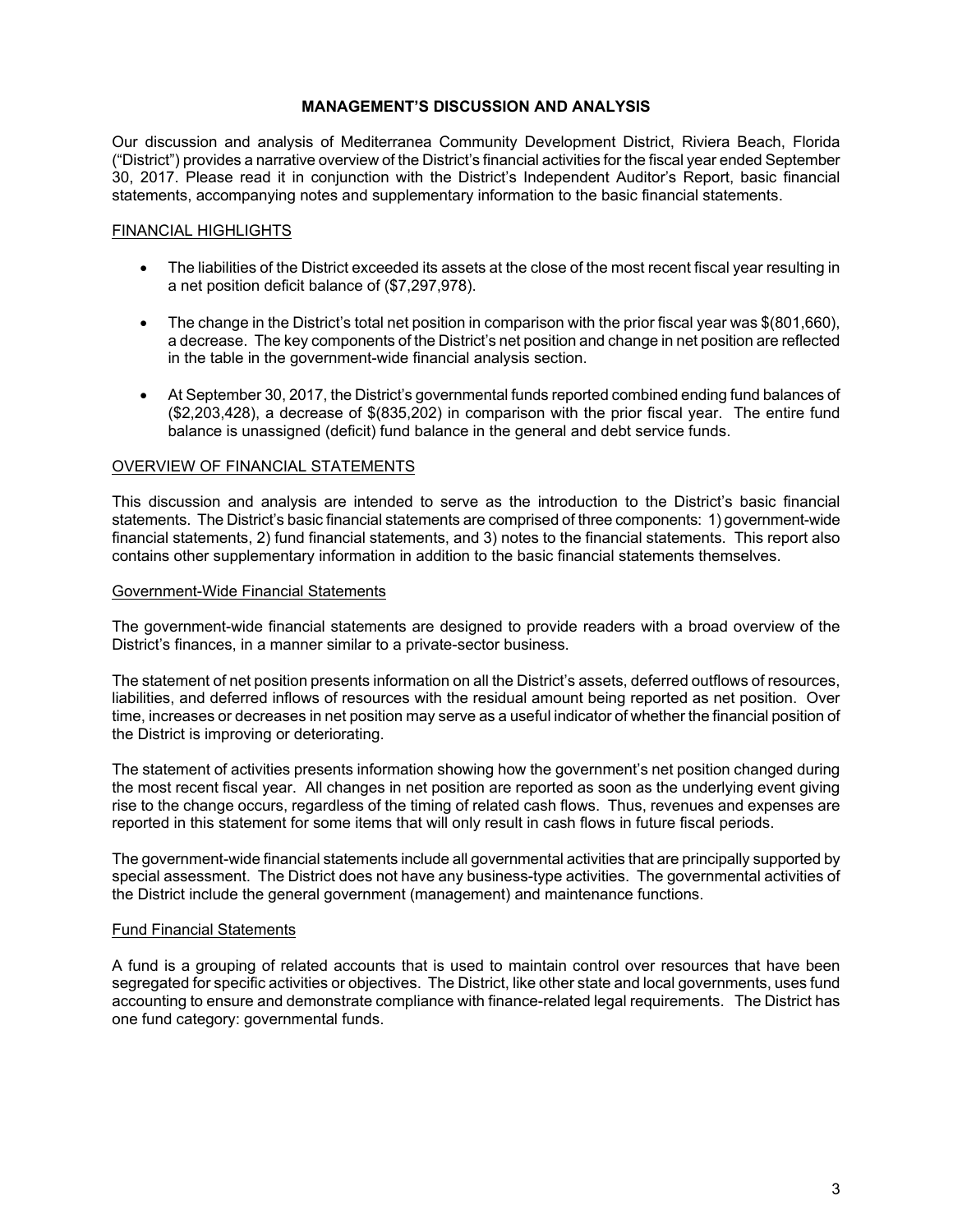# OVERVIEW OF FINANCIAL STATEMENTS (Continued)

# Governmental Funds

Governmental funds are used to account for essentially the same functions reported as governmental activities in the government-wide financial statements. However, unlike the government-wide financial statements, governmental fund financial statements focus on near-term inflows and outflow of spendable resources, as well as on balances of spendable resources available at the end of the fiscal year. Such information may be useful in evaluating a District's near-term financing requirements.

Because the focus of governmental funds is narrower than that of the government-wide financial statements, it is useful to compare the information presented for governmental funds with similar information presented for governmental activities in the government-wide financial statements. By doing so, readers may better understand the long-term impact of the District's near-term financing decisions. Both the governmental fund balance sheet and the governmental fund statement of revenues, expenditures, and changes in fund balances provide a reconciliation to facilitate this comparison between governmental funds and governmental activities.

The District maintains two governmental funds for external reporting. Information is presented separately in the governmental fund balance sheet and the governmental fund statement of revenues, expenditures, and changes in fund balances for the general fund and debt service fund both of which are considered major funds.

The District adopts an annual appropriated budget for its general fund. A budgetary comparison schedule has been provided for the general fund to demonstrate compliance with the budget.

#### Notes to the Financial Statements

The notes provide additional information that is essential to a full understanding of the data provided in the government-wide and fund financial statements.

## GOVERNMENT-WIDE FINANCIAL ANALYSIS

As noted earlier, net position may serve over time as a useful indicator of an entity's financial position. In the case of the District, liabilities exceeded assets at the close of the most recent fiscal year.

Key components of the District's net position are reflected in the following table:

#### NET POSITION SEPTEMBER 30,

|                                     | 2017          | 2016          |
|-------------------------------------|---------------|---------------|
| Current and other assets            | \$<br>243,580 | \$<br>208,047 |
| Capital assets, net of depreciation | 5,388,413     | 5,625,431     |
| Total assets                        | 5,631,993     | 5,833,478     |
| <b>Current liabilities</b>          | 2,701,971     | 1,831,796     |
| Long-term liabilities               | 10,228,000    | 10,498,000    |
| <b>Total liabilities</b>            | 12,929,971    | 12,329,796    |
| Net position                        |               |               |
| Net investment in capital assets    | (4,839,587)   | (4,872,569)   |
| Unrestricted                        | (2, 458, 391) | (1,623,749)   |
| Total net position                  | (7, 297, 978) | (6, 496, 318) |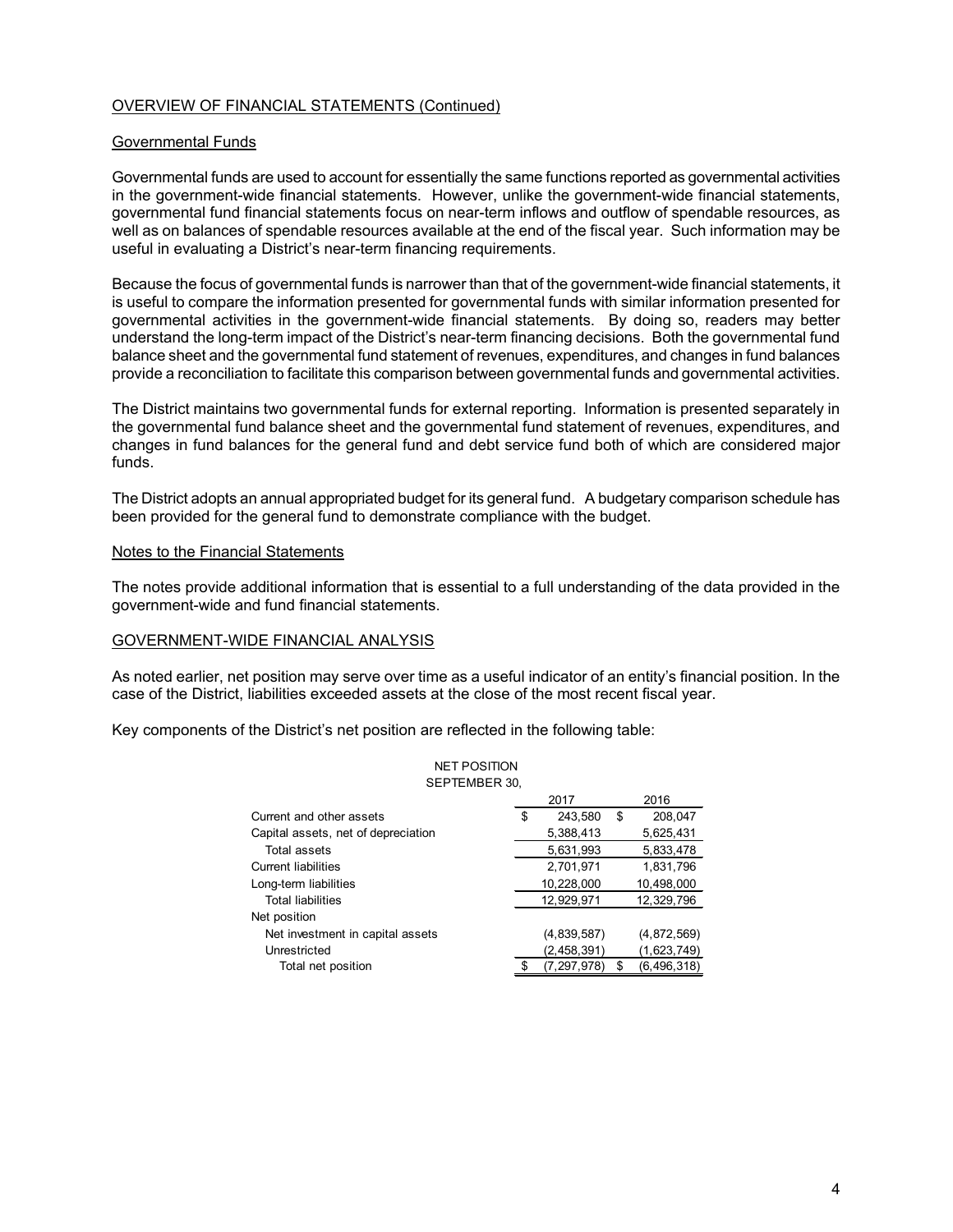# GOVERNMENT-WIDE FINANCIAL ANALYSIS (Continued)

The District's net position reflects its investment in capital assets (e.g. land, land improvements, and infrastructure) less any related debt used to acquire those assets that is still outstanding. These assets are used to provide services to residents; consequently, these assets are not available for future spending. Although the District's investment in capital assets is reported net of related debt, it should be noted that the resources needed to repay this debt must be provided from other sources, since the capital assets themselves cannot be used to liquidate these liabilities.

The District's net position decreased during the most recent fiscal year. The majority of the decrease represents the extent to which the cost of operations and depreciation expense exceeded ongoing program revenues.

Key elements of the change in net position are reflected in the following table:

| FOR THE FISCAL YEAR END SEPTEMBER 30, |               |               |   |               |  |  |  |  |  |
|---------------------------------------|---------------|---------------|---|---------------|--|--|--|--|--|
|                                       | 2017          |               |   | 2016          |  |  |  |  |  |
| Revenues:                             |               |               |   |               |  |  |  |  |  |
| Program revenues                      |               |               |   |               |  |  |  |  |  |
| Charges for services                  | \$            | 85,482        | S | 84,457        |  |  |  |  |  |
| Operating grants and contributions    | 52,533<br>355 |               |   |               |  |  |  |  |  |
| Total revenues                        |               | 84,812        |   |               |  |  |  |  |  |
| Expenses:                             |               |               |   |               |  |  |  |  |  |
| General government                    |               | 89,961        |   | 69,097        |  |  |  |  |  |
| Maintenance and operations            |               | 237,018       |   | 237.019       |  |  |  |  |  |
| Interest                              |               | 612,696       |   | 614,007       |  |  |  |  |  |
| Total expenses                        |               | 939,675       |   | 920,123       |  |  |  |  |  |
| Change in net position                |               | (801, 660)    |   | (835, 311)    |  |  |  |  |  |
| Net position - beginning              |               | (6, 496, 318) |   | (5,661,007)   |  |  |  |  |  |
| Net position - ending                 | S             | (7, 297, 978) | S | (6, 496, 318) |  |  |  |  |  |

FOR THE FISCAL YEAR END SEPTEMBER 30, CHANGES IN NET POSITION

As noted above and in the statement of activities, the cost of all governmental activities during the fiscal ended September 30, 2017 was \$939,675. The costs of the District's activities were partially funded by program revenues. Program revenues are comprised primarily of assessments.

## GENERAL BUDGETING HIGHLIGHTS

An operating budget was adopted and maintained by the governing board for the District pursuant to the requirements of Florida Statutes. The budget is adopted using the same basis of accounting that is used in preparation of the fund financial statements. The legal level of budgetary control, the level at which expenditures may not exceed budget, is in the aggregate. Any budget amendments that increase the aggregate budgeted appropriations must be approved by the Board of Supervisors. Actual general fund expenditures for the fiscal year ended September 30, 2017 exceeded appropriations by \$4,437. The expenditure overage was funded by available fund balance.

## CAPITAL ASSETS AND DEBT ADMINISTRATION

## Capital Assets

At September 30, 2017, the District had \$7,521,575 invested in land, infrastructure, and improvements, for its governmental activities. In the government-wide financial statements depreciation of \$2,133,162 has been taken, which resulted in a net book value of \$5,388,413.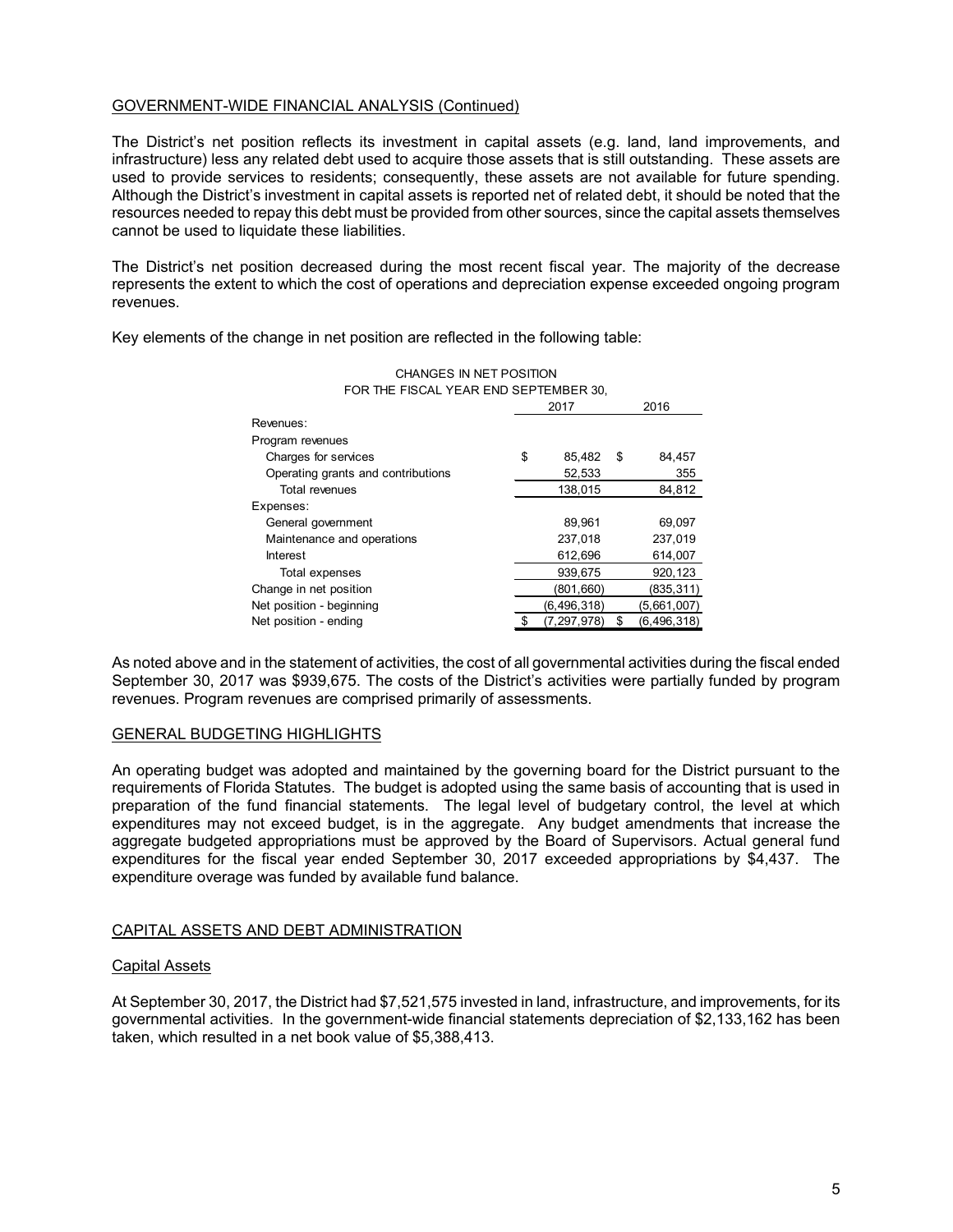# CAPITAL ASSETS AND DEBT ADMINISTRATION (Continued)

# Capital Debt

At September 30, 2017, the District had \$10,927,000 Bonds outstanding for its governmental activities. More detailed information about the District's capital debt is presented in the notes of the financial statements.

# ECONOMIC FACTORS AND NEXT YEAR'S BUDGETS AND OTHER EVENTS

Subsequent to fiscal year end, the District issued the Series 2017 Special Assessment Refunding and Improvement Bonds for \$8,760,000 in order to currently refund \$3,000,000 of the Area Two Bonds and pay off \$594,067 of delinquent interest on the Area Two Bonds and to provide funds for completion of the Phase II project. In addition, the remaining outstanding principal and the remaining delinquent interest on the Area Two Bonds was cancelled.

#### CONTACTING THE DISTRICT'S FINANCIAL MANAGEMENT

This financial report is designed to provide our citizens, land owners,, customers, investors and creditors with a general overview of the District's finances and to demonstrate the District's accountability for the financial resources it manages and the stewardship of the facilities it maintains. If you have questions about this report or need additional financial information, contact the Mediterranea Community Development District's Finance Department at 5385 N. Nob Hill Road, Sunrise, Florida 33351.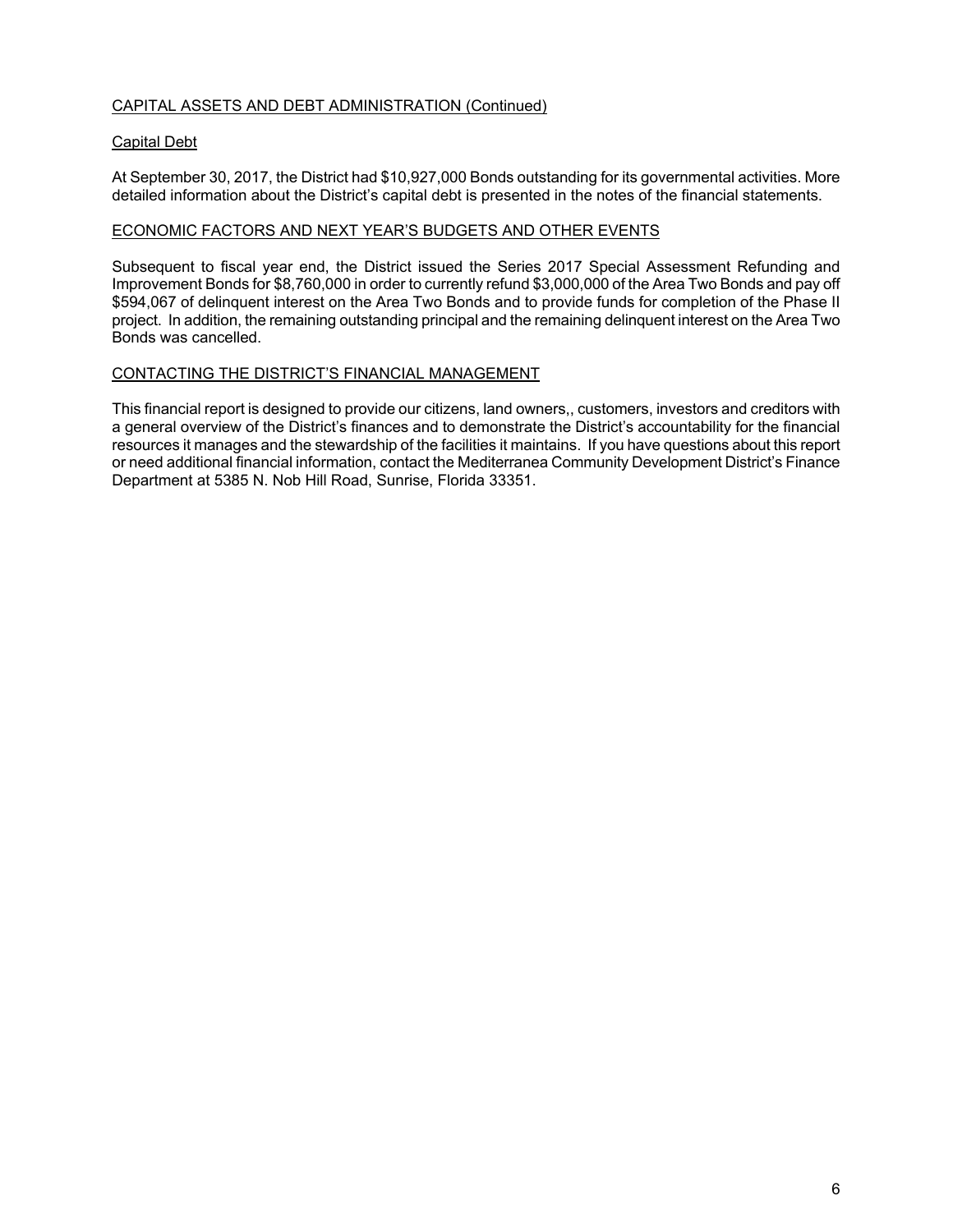# **MEDITERRANEA COMMUNITY DEVELOPMENT DISTRICT RIVIERA BEACH, FLORIDA STATEMENT OF NET POSITION SEPTEMBER 30, 2017**

|                                  | Governmental      |  |  |  |
|----------------------------------|-------------------|--|--|--|
|                                  | <b>Activities</b> |  |  |  |
| <b>ASSETS</b>                    |                   |  |  |  |
| Cash                             | \$<br>845         |  |  |  |
| Assessments receivable           | 520               |  |  |  |
| Due from Landowner               | 51,556            |  |  |  |
| Restricted assets:               |                   |  |  |  |
| Investments                      | 190,659           |  |  |  |
| Capital assets                   |                   |  |  |  |
| Nondepreciable                   | 1,781,777         |  |  |  |
| Depreciable, net                 | 3,606,636         |  |  |  |
| <b>Total assets</b>              | 5,631,993         |  |  |  |
|                                  |                   |  |  |  |
| <b>LIABILITIES</b>               |                   |  |  |  |
| Accounts payable                 | 63,808            |  |  |  |
| Accrued interest payable         | 254,963           |  |  |  |
| Due to Bondholders:              |                   |  |  |  |
| Principal                        | 699,000           |  |  |  |
| Interest                         | 1,684,200         |  |  |  |
| Non-current liabilities:         |                   |  |  |  |
| Due within one year*             | 285,000           |  |  |  |
| Due in more than one year        | 9,943,000         |  |  |  |
| <b>Total liabilities</b>         | 12,929,971        |  |  |  |
|                                  |                   |  |  |  |
| <b>NET POSITION</b>              |                   |  |  |  |
| Net investment in capital assets | (4,839,587)       |  |  |  |
| Unrestricted                     | (2, 458, 391)     |  |  |  |
| Total net position               | \$<br>(7,297,978) |  |  |  |

\* The missed debt service payments due for the Series 2006 Area 2 Bonds are reflected in the due to Bondholders account balance

See notes to the financial statements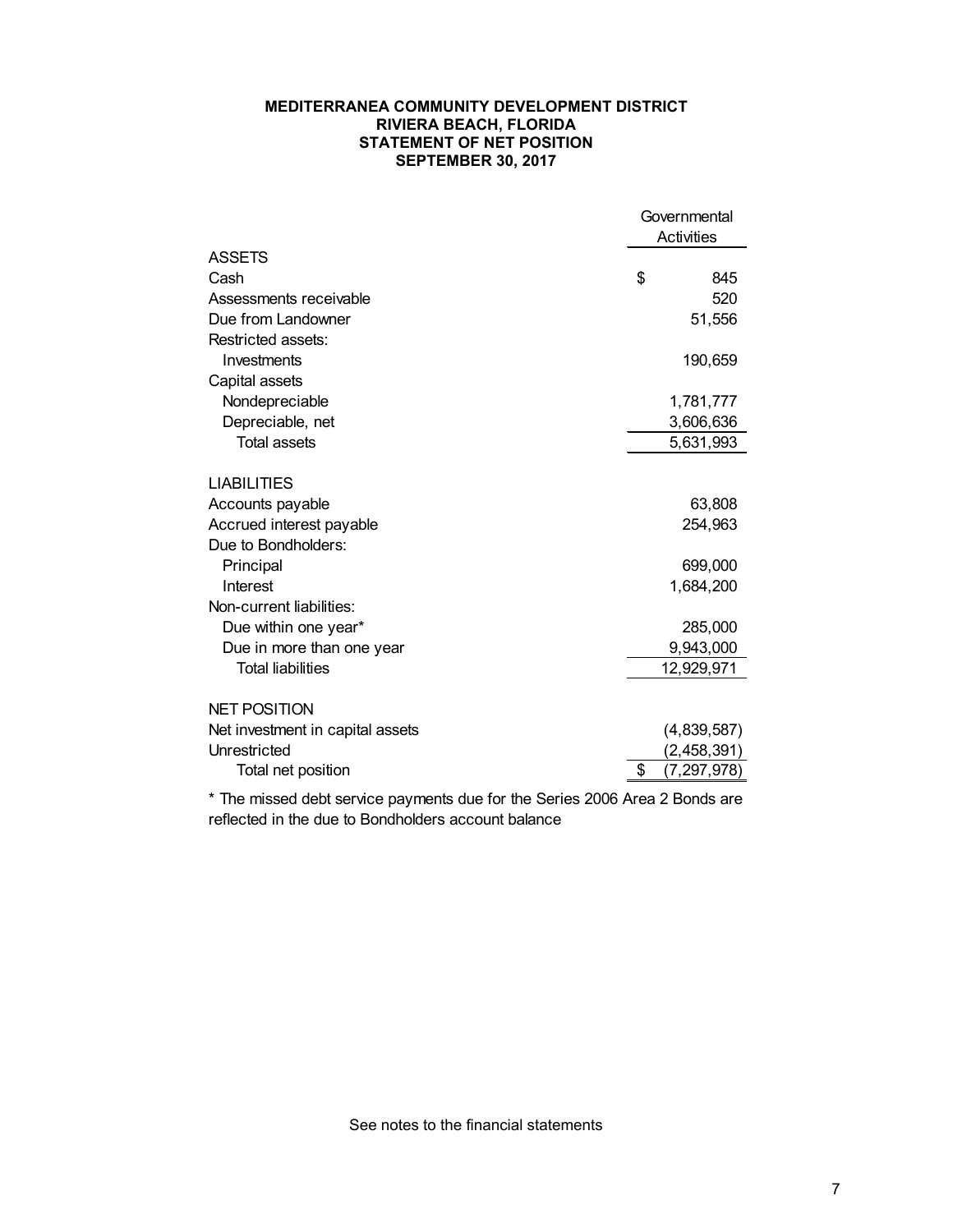# **MEDITERRANEA COMMUNITY DEVELOPMENT DISTRICT<br>RIVIERA BEACH, FLORIDA<br>STATEMENT OF ACTIVITIES<br>FOR THE FISCAL YEAR ENDED SEPTEMBER 30, 2017 MEDITERRANEA COMMUNITY DEVELOPMENT DISTRICT FOR THE FISCAL YEAR ENDED SEPTEMBER 30, 2017 STATEMENT OF ACTIVITIES RIVIERA BEACH, FLORIDA**

|                               |                          |                  |               | Net (Expense)  |
|-------------------------------|--------------------------|------------------|---------------|----------------|
|                               |                          |                  |               | Revenue and    |
|                               |                          |                  |               | Changes in Net |
|                               |                          | Program Revenues |               | Position       |
|                               |                          | Charges          | Operating     |                |
|                               |                          | for              | Grants and    | Governmental   |
| Functions/Programs            | Expenses                 | Services         | Contributions | Activities     |
| Primary government:           |                          |                  |               |                |
| Governmental activities:      |                          |                  |               |                |
| General government            | 89,961                   | 7,274            | 51,556        | (31, 131)      |
| Maintenance and operations    | 237,018                  |                  |               | (237,018)      |
| Interest on long-term debt    | 612,696                  | 78,208           | 977           | 533,511)       |
| Total governmental activities | 939.675                  | 85,482           | 52.533        | 801.660)       |
|                               |                          |                  |               |                |
|                               | Change in net position   |                  |               | (801, 660)     |
|                               | Net position - beginning |                  |               | (6,496,318)    |
|                               | Net position - ending    |                  |               | (7,297,978)    |

See notes to the financial statements See notes to the financial statements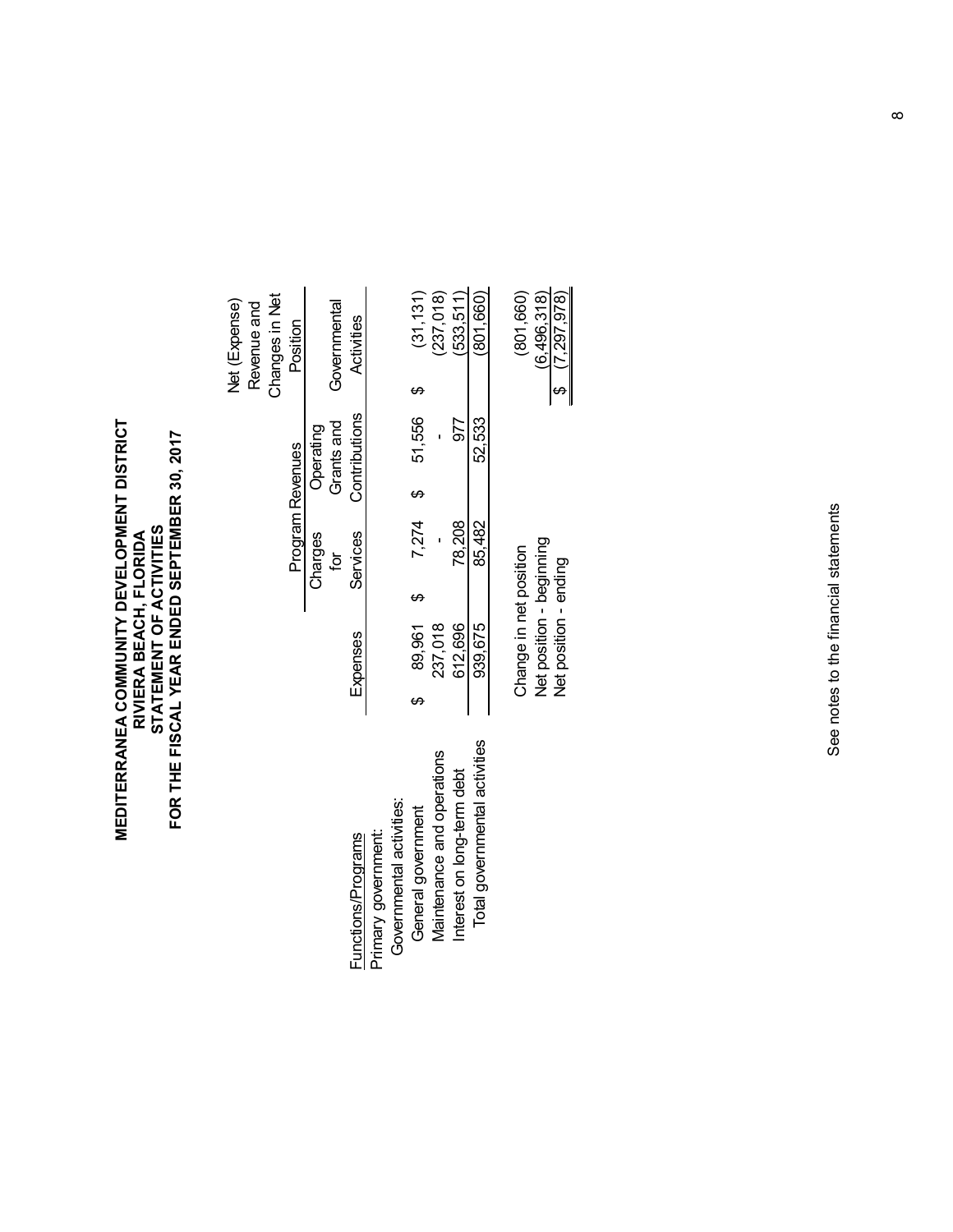# **MEDITERRANEA COMMUNITY DEVELOPMENT DISTRICT RIVIERA BEACH, FLORIDA BALANCE SHEET GOVERNMENTAL FUNDS SEPTEMBER 30, 2017**

|                                                                                                              | Major Funds  |    | Total       |    |                   |
|--------------------------------------------------------------------------------------------------------------|--------------|----|-------------|----|-------------------|
|                                                                                                              |              |    | Debt        |    | Governmental      |
|                                                                                                              | General      |    | Service     |    | Funds             |
| <b>ASSETS</b>                                                                                                |              |    |             |    |                   |
| Cash                                                                                                         | \$<br>845    | \$ |             | \$ | 845               |
| Investments                                                                                                  |              |    | 190,659     |    | 190,659           |
| Due from Landowner                                                                                           | 51,556       |    |             |    | 51,556            |
| Assessments receivable                                                                                       | 44           |    | 476         |    | 520               |
| <b>Total assets</b>                                                                                          | \$<br>52,445 | \$ | 191,135     | \$ | 243,580           |
| <b>LIABILITIES AND FUND BALANCES</b><br>Liabilities:<br>Accounts payable<br>Due to Bondholders:<br>Principal | \$<br>63,808 | \$ | 699,000     | \$ | 63,808<br>699,000 |
| Interest                                                                                                     |              |    | 1,684,200   |    | 1,684,200         |
| <b>Total liabilities</b>                                                                                     | 63,808       |    | 2,383,200   |    | 2,447,008         |
| Fund balances:                                                                                               |              |    |             |    |                   |
| Unassigned                                                                                                   | (11, 363)    |    | (2,192,065) |    | (2,203,428)       |
| Total fund balances                                                                                          | (11,363)     |    | (2,192,065) |    | (2,203,428)       |
| Total liabilities and fund balances                                                                          | \$<br>52,445 | \$ | 191,135     | \$ | 243,580           |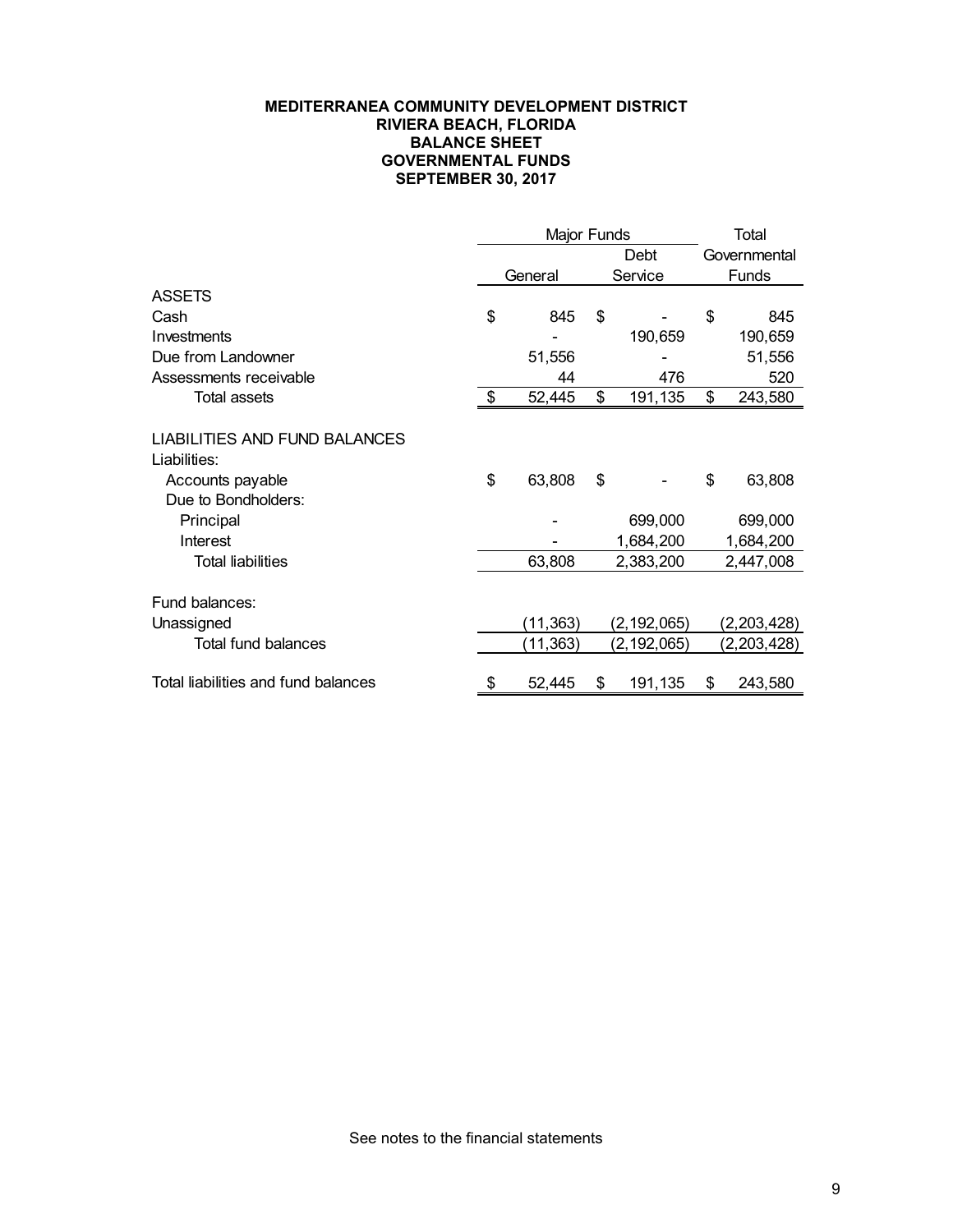# **MEDITERRANEA COMMUNITY DEVELOPMENT DISTRICT RIVIERA BEACH, FLORIDA RECONCILIATION OF THE BALANCE SHEET - GOVERNMENTAL FUNDS TO THE STATEMENT OF NET POSITION SEPTEMBER 30, 2017**

| Total fund balances - governmental funds                                                                                                                                                                                                                                                                                                                               |                          | \$<br>(2,203,428) |
|------------------------------------------------------------------------------------------------------------------------------------------------------------------------------------------------------------------------------------------------------------------------------------------------------------------------------------------------------------------------|--------------------------|-------------------|
| Amounts reported for governmental activities in the statement of<br>net position are different because:                                                                                                                                                                                                                                                                |                          |                   |
| Capital assets used in governmental activities are not financial<br>resources and, therefore, are not reported as assets in the<br>governmental funds. The statement of net position includes<br>those capital assets, net of any accumulated depreciation, in<br>the net position of the government as a whole.<br>Cost of capital assets<br>Accumulated depreciation | 7,521,575<br>(2,133,162) | 5,388,413         |
| Liabilities not due and payable from current available<br>resources are not reported as liabilities in the governmental<br>fund statements. All liabilities, both current and long-term, are<br>reported in the government-wide financial statements.<br>Accrued interest payable                                                                                      | (254, 963)               |                   |
| Bonds payable*                                                                                                                                                                                                                                                                                                                                                         | (10, 228, 000)           | (10,482,963)      |
| Net position of governmental activities                                                                                                                                                                                                                                                                                                                                |                          | (7, 297, 978)     |
|                                                                                                                                                                                                                                                                                                                                                                        |                          |                   |

\* The missed debt service payments due for the Series 2006 Area 2 Bonds are reflected in the due to Bondholders account balance.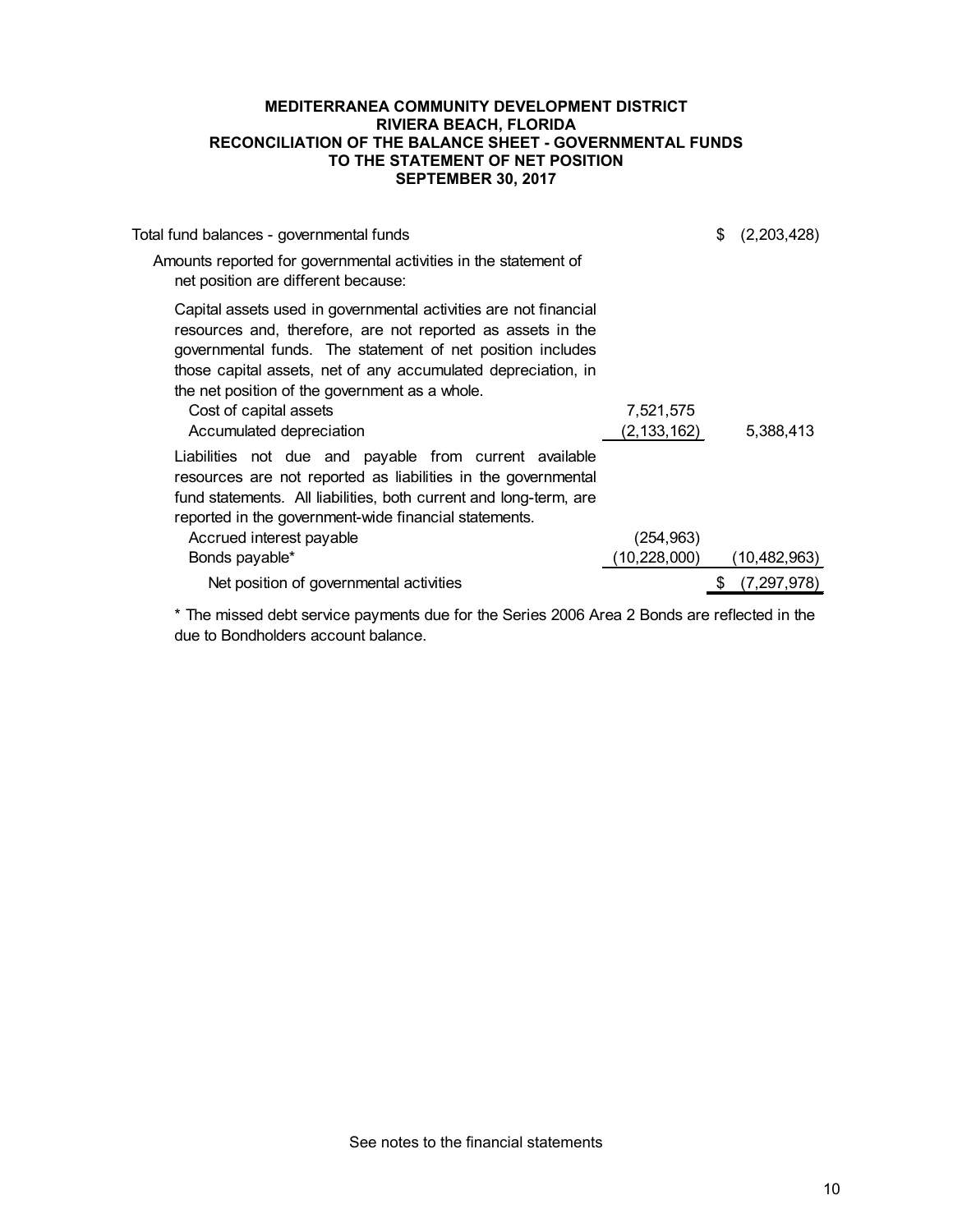# **MEDITERRANEA COMMUNITY DEVELOPMENT DISTRICT RIVIERA BEACH, FLORIDA STATEMENT OF REVENUES, EXPENDITURES, AND CHANGES IN FUND BALANCES GOVERNMENTAL FUNDS FOR THE FISCAL YEAR ENDED SEPTEMBER 30, 2017**

|                                 | Major Funds     | Total               |    |              |
|---------------------------------|-----------------|---------------------|----|--------------|
|                                 |                 | Debt                |    | Governmental |
|                                 | General         | Service             |    | Funds        |
| <b>REVENUES</b>                 |                 |                     |    |              |
| Assessments                     | \$<br>7,274     | \$<br>78,208        | \$ | 85,482       |
| Landowner contributions         | 51,556          |                     |    | 51,556       |
| Interest and other revenues     |                 | 977                 |    | 977          |
| Total revenues                  | 58,830          | 79,185              |    | 138,015      |
| <b>EXPENDITURES</b>             |                 |                     |    |              |
| Current:                        |                 |                     |    |              |
| General government              | 89,961          |                     |    | 89,961       |
| Debt Service:                   |                 |                     |    |              |
| Principal                       |                 | 270,000             |    | 270,000      |
| Interest                        |                 | 613,256             |    | 613,256      |
| Total expenditures              | 89,961          | 883,256             |    | 973,217      |
| Excess (deficiency) of revenues |                 |                     |    |              |
| over (under) expenditures       | (31, 131)       | (804, 071)          |    | (835, 202)   |
| Fund balances - beginning       | 19,768          | (1, 387, 994)       |    | (1,368,226)  |
| Fund balances - ending          | \$<br>(11, 363) | \$<br>(2, 192, 065) | \$ | (2,203,428)  |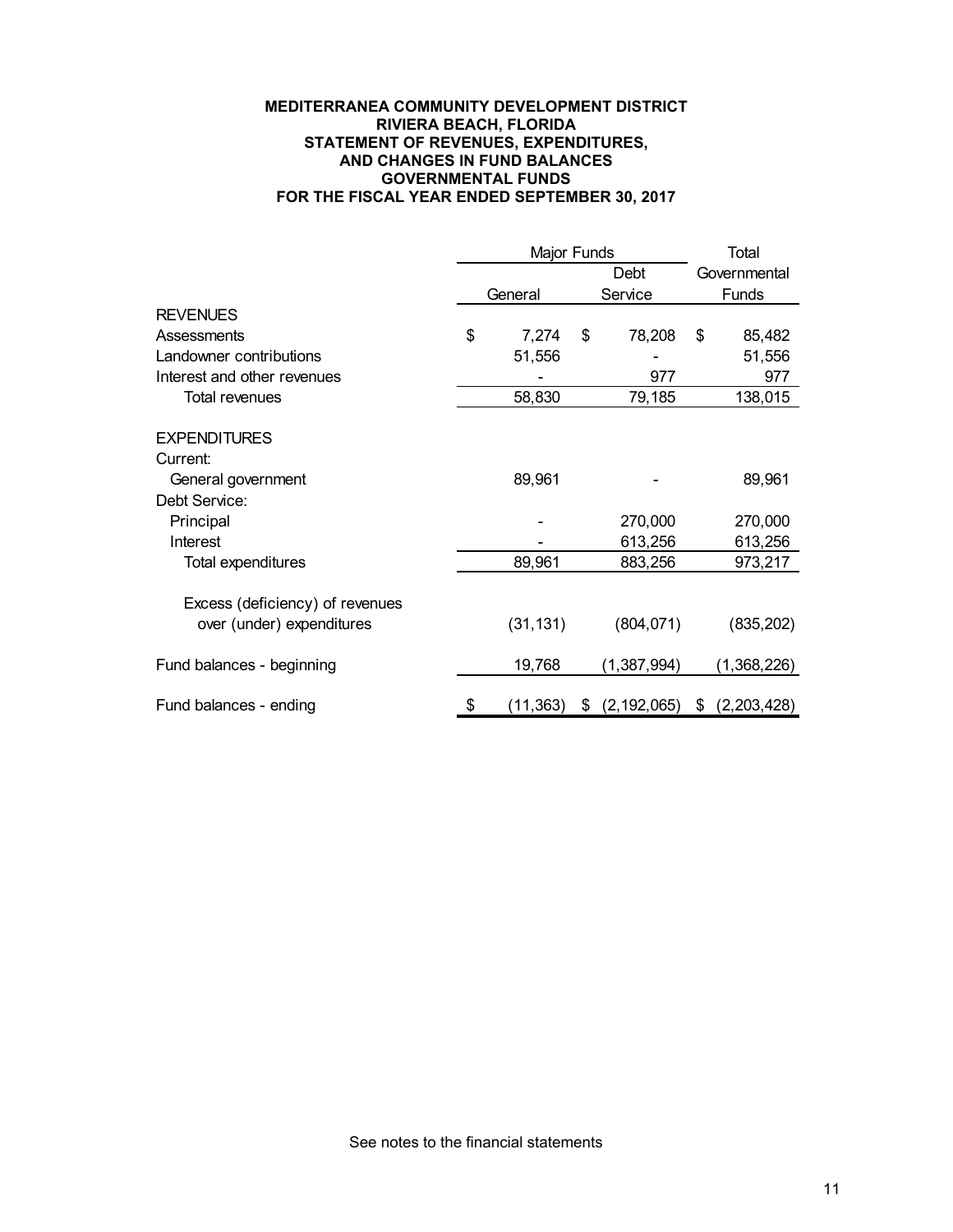# **MEDITERRANEA COMMUNITY DEVELOPMENT DISTRICT RIVIERA BEACH, FLORIDA RECONCILIATION OF THE STATEMENT OF REVENUES, EXPENDITURES AND CHANGES IN FUND BALANCES OF GOVERNMENTAL FUNDS TO THE STATEMENT OF ACTIVITIES FOR THE FISCAL YEAR ENDED SEPTEMBER 30, 2017**

| Net change in fund balances - total governmental funds                                                                                                                                                                                             | \$<br>(835, 202) |
|----------------------------------------------------------------------------------------------------------------------------------------------------------------------------------------------------------------------------------------------------|------------------|
| Amounts reported for governmental activities in the statement of activities<br>are different because:                                                                                                                                              |                  |
| Depreciation of capital assets is not recognized in the governmental<br>fund financial statements, but is reported as an expense in the<br>statement of activities.                                                                                | (237,018)        |
| Repayment of long-term liabilities are reported as expenditures in the<br>governmental fund financial statements, but such repayments reduce<br>liabilities in the statement of net position and are eliminated in the<br>statement of activities. | 270,000          |
| The change in accrued interest on long-term liabilities between the<br>current and prior fiscal years is recorded in the statement of activities,                                                                                                  |                  |
| but not in the governmental fund financial statements.                                                                                                                                                                                             | 560              |
| Change in net position of governmental activities                                                                                                                                                                                                  | (801,660)        |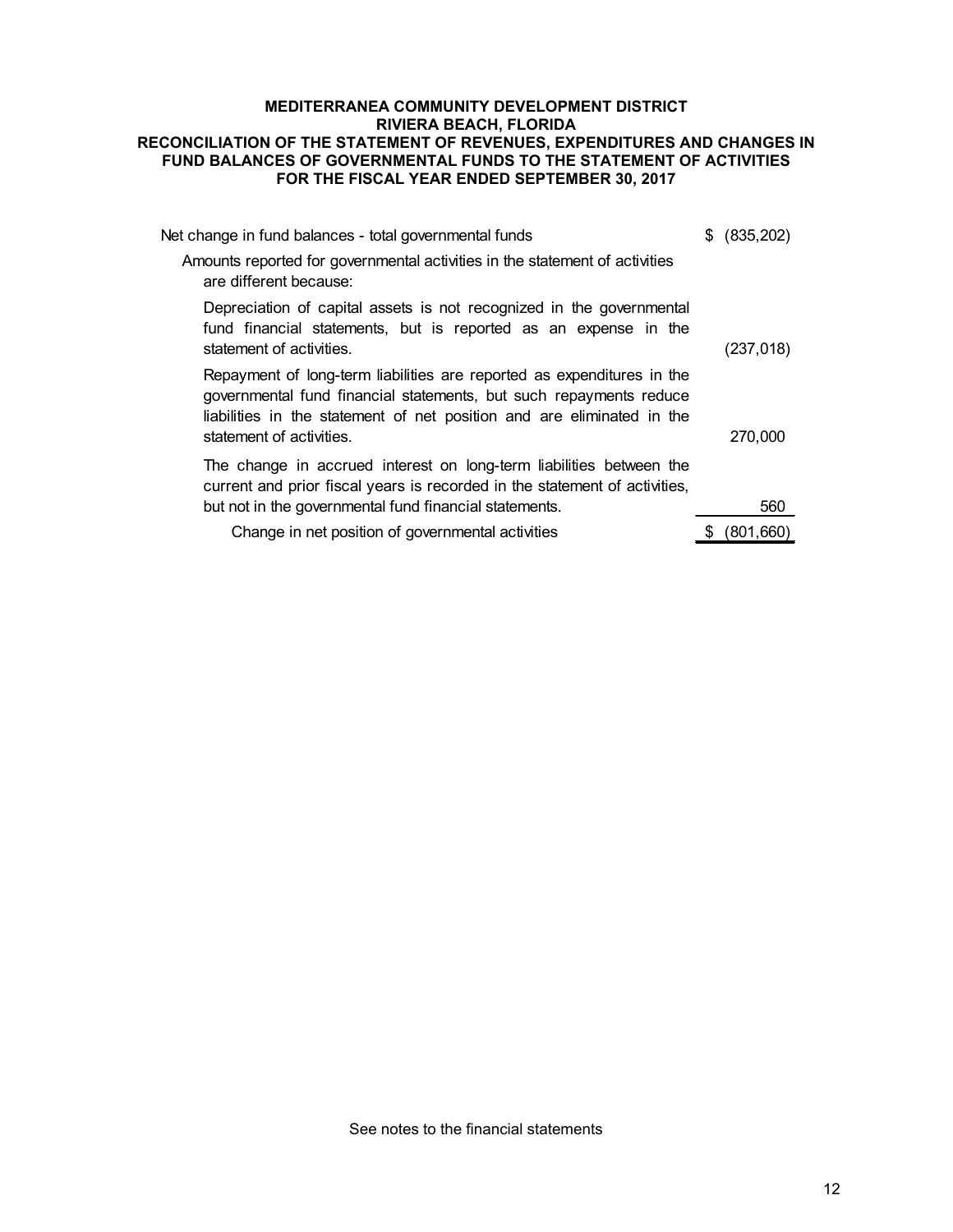# **MEDITERRANEA COMMUNITY DEVELOPMENT DISTRICT RIVIERA BEACH, FLORIDA NOTES TO FINANCIAL STATEMENTS**

# **NOTE 1 – NATURE OF ORGANIZATION AND REPORTING ENTITY**

Mediterranea Community Development District ("District") was created on January 18, 2006 by Ordinance 3001 by the City Council of the City of Riviera Beach, Florida, pursuant to the Uniform Community Development District Act of 1980, otherwise known as Chapter 190, Florida Statutes. The Act provides among other things, the power to manage basic services for community development, power to borrow money and issue Bonds, and to levy and assess non-ad valorem assessments for the financing and delivery of capital infrastructure.

The District was established for the purposes of financing and managing the acquisition, construction, maintenance and operation of a portion of the infrastructure necessary for community development within the District.

The District is governed by the Board of Supervisors ("Board"), which is composed of five members. The Supervisors are elected by the owners of the property within the District. The Board of Supervisors of the District exercise all powers granted to the District pursuant to Chapter 190, Florida Statutes. At September 30, 2017, all of the Board members are affiliated with Mediterranea Palm Properties, LLC, ("Majority Landowner") a special purpose entity ("SPE") established for the benefit of the Bondholders.

The Board has the responsibility for:

- 1. Assessing and levying assessments.
- 2. Approving budgets.
- 3. Exercising control over facilities and properties.
- 4. Controlling the use of funds generated by the District.
- 5. Approving the hiring and firing of key personnel.
- 6. Financing improvements.

The financial statements were prepared in accordance with Governmental Accounting Standards Board ("GASB") Statements. Under the provisions of those standards, the financial reporting entity consists of the primary government, organizations for which the District is considered to be financially accountable and other organizations for which the nature and significance of their relationship with the District are such that, if excluded, the financial statements of the District would be considered incomplete or misleading. There are no entities considered to be component units of the District; therefore, the financial statements include only the operations of the District.

# **NOTE 2 – SUMMARY OF SIGNIFICANT ACCOUNTING POLICIES**

## **Government-Wide and Fund Financial Statements**

The basic financial statements include both government-wide and fund financial statements.

The government-wide financial statements (i.e., the statement of net position and the statement of activities) report information on all of the non-fiduciary activities of the primary government. For the most part, the effect of interfund activity has been removed from these statements.

The statement of activities demonstrates the degree to which the direct expenses of a given function or segment is offset by program revenues. *Direct expenses* are those that are clearly identifiable with a specific function or segment. *Program revenues* include: 1) charges to customers who purchase, use, or directly benefit from goods, services, or privileges provided by a given function or segment; operating-type special assessments for maintenance and debt service are treated as charges for services and 2) grants and contributions that are restricted to meeting the operational or capital requirements of a particular function or segment. Other items not included among program revenues are reported instead as *general revenues*.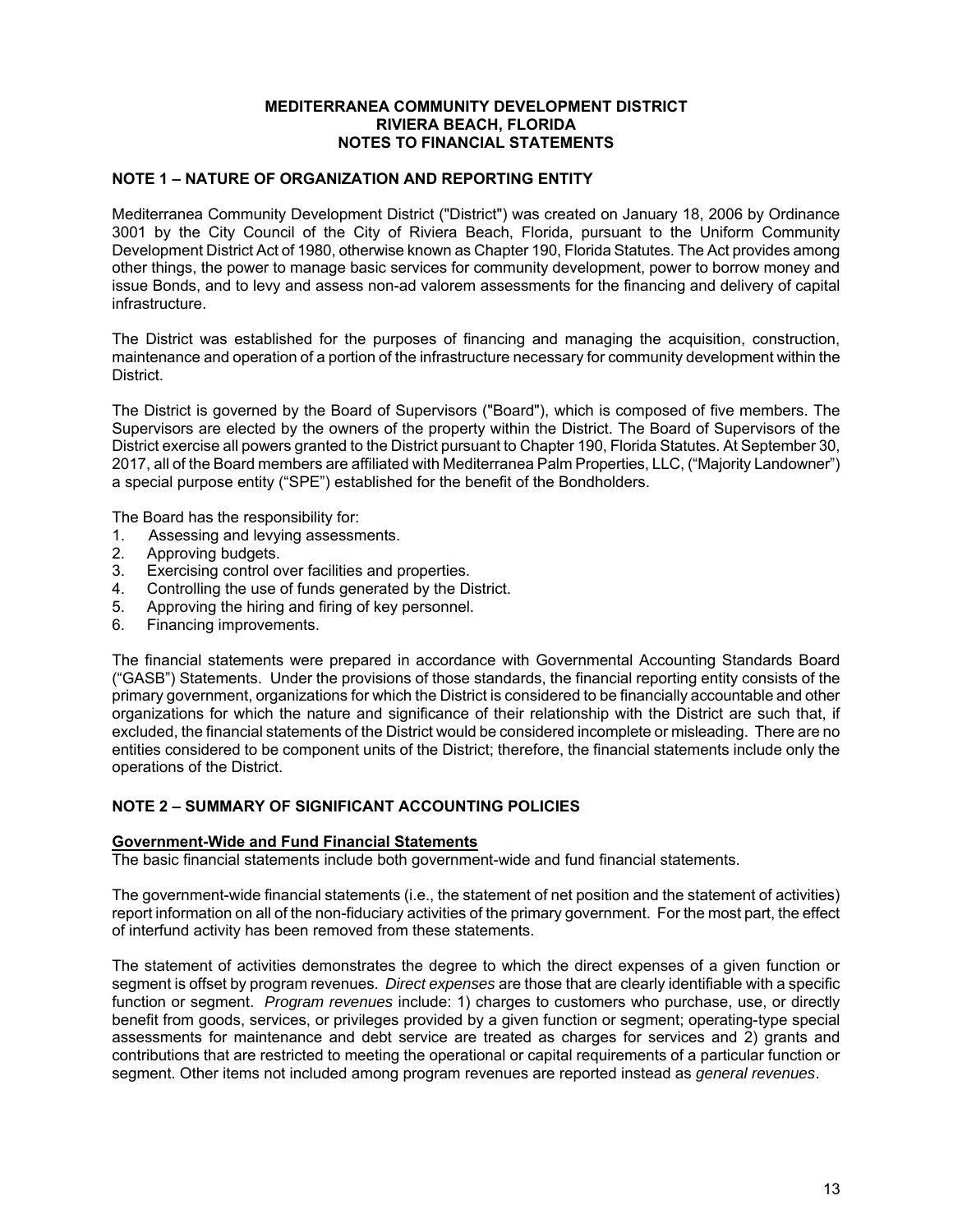# **Measurement Focus, Basis of Accounting and Financial Statement Presentation**

The government-wide financial statements are reported using the *economic resources measurement* focus and the *accrual basis of accounting*. Revenues are recorded when earned and expenses are recorded when a liability is incurred, regardless of the timing of related cash flows. Assessments are recognized as revenues in the year for which they are levied. Grants and similar items are to be recognized as revenue as soon as all eligibility requirements imposed by the provider have been met.

Governmental fund financial statements are reported using the *current financial resources measurement focus* and the *modified accrual basis of accounting*. Revenues are recognized as soon as they are both measurable and available. Revenues are considered to be *available* when they are collectible within the current period or soon enough thereafter to pay liabilities of the current period. For this purpose, the government considers revenues to be available if they are collected within 60 days of the end of the current fiscal period. Expenditures are recorded when a liability is incurred, as under accrual accounting. However, debt service expenditures are recorded only when payment is due.

#### Assessments

Assessments are non-ad valorem assessments on benefitted property within the District. Operating and Maintenance Assessments are based upon adopted budget and levied annually at a public hearing of the District. Debt Service Assessments are levied when Bonds are issued and assessed and collected on an annual basis. The District may collect assessments directly or utilize the uniform method of collection (Chapter 197.3632, Florida Statutes). Direct collected assessments are due as determined by annual assessment resolution adopted by the Board of Supervisors. Assessments collected under the uniform method are mailed by County Tax Collector on November 1 and due on or before March 31 of each year. Property owners may prepay a portion or all of the Debt Service Assessments on their property subject to various provisions in the Bond documents.

Assessments, and interest associated with the current fiscal period are considered to be susceptible to accrual and so have been recognized as revenues of the current fiscal period. The portion of assessments receivable due within the current fiscal period is considered to be susceptible to accrual as revenue of the current period.

The District reports the following major governmental funds:

## General Fund

The general fund is the general operating fund of the District. It is used to account for all financial resources except those required to be accounted for in another fund.

## Debt Service Fund

The debt service fund is used to account for the accumulation of resources for the annual payment of principal and interest on long-term debt.

As a general rule, the effect of interfund activity has been eliminated from the government-wide financial statements.

When both restricted and unrestricted resources are available for use, it is the government's policy to use restricted resources first for qualifying expenditures, then unrestricted resources as they are needed.

# **Assets, Liabilities and Net Position or Equity**

#### Restricted Assets

These assets represent cash and investments set aside pursuant to Bond covenants or other contractual restrictions.

#### Deposits and Investments

The District's cash and cash equivalents are considered to be cash on hand and demand deposits (interest and non-interest bearing).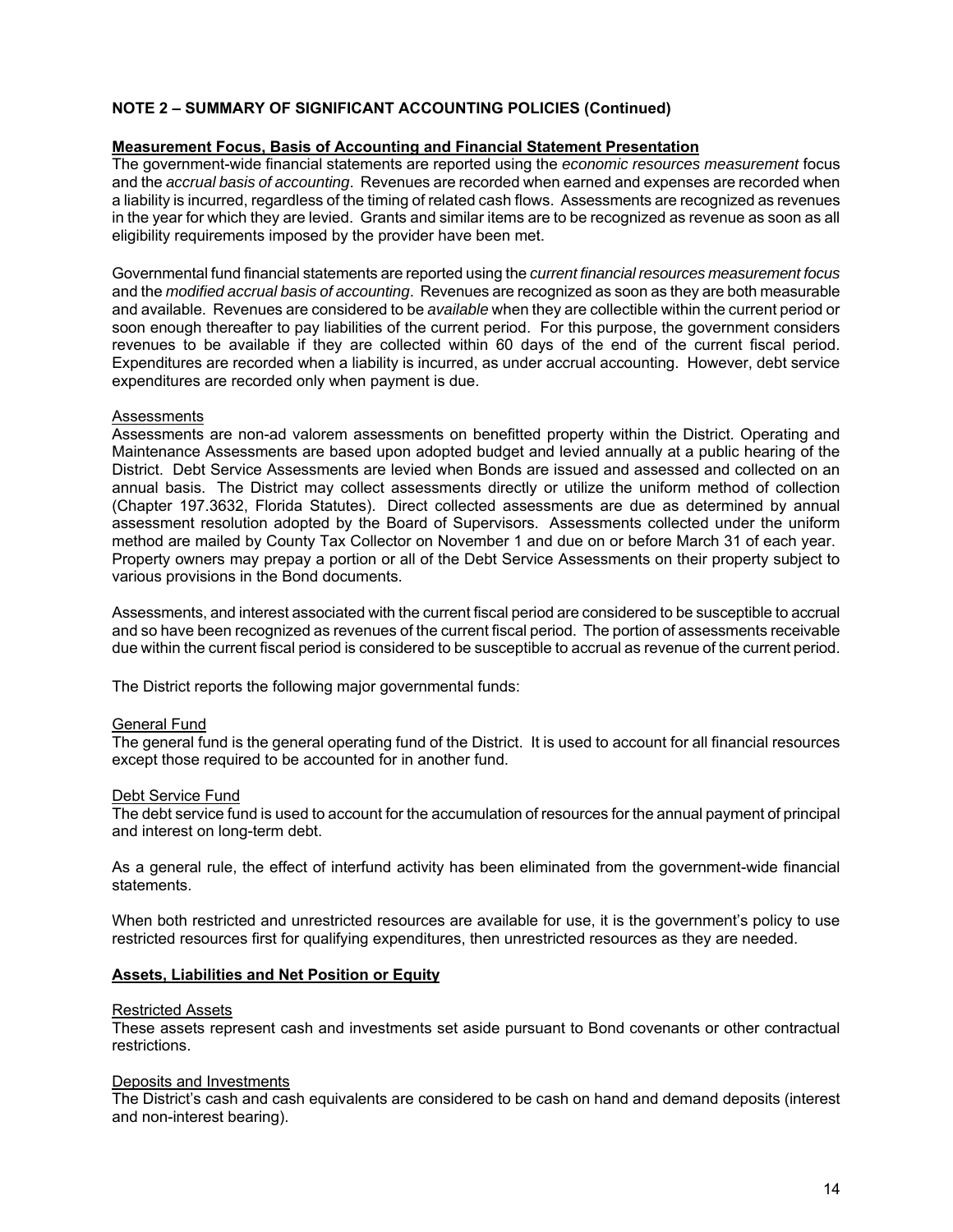## **Assets, Liabilities and Net Position or Equity (Continued)**

#### Deposits and Investments (Continued)

The District has elected to proceed under the Alternative Investment Guidelines as set forth in Section 218.415 (17) Florida Statutes. The District may invest any surplus public funds in the following:

- a) The Local Government Surplus Trust Funds, or any intergovernmental investment pool authorized pursuant to the Florida Interlocal Cooperation Act;
- b) Securities and Exchange Commission registered money market funds with the highest credit quality rating from a nationally recognized rating agency;
- c) Interest bearing time deposits or savings accounts in qualified public depositories;
- d) Direct obligations of the U.S. Treasury.

Securities listed in paragraph c and d shall be invested to provide sufficient liquidity to pay obligations as they come due.

The District records all interest revenue related to investment activities in the respective funds. Investments are measured at amortized cost or reported at fair value as required by generally accepted accounting principles.

#### Prepaid Items

Certain payments to vendors reflect costs applicable to future accounting periods and are recorded as prepaid items in both government-wide and fund financial statements.

#### Capital Assets

Capital assets which include property, plant and equipment, and infrastructure assets (e.g., roads, sidewalks and similar items) are reported in the government activities columns in the government-wide financial statements. Capital assets are defined by the government as assets with an initial, individual cost of more than \$5,000 (amount not rounded) and an estimated useful life in excess of two years. Such assets are recorded at historical cost or estimated historical cost if purchased or constructed. Donated capital assets are recorded at estimated fair market value at the date of donation.

The costs of normal maintenance and repairs that do not add to the value of the asset or materially extend assets lives are not capitalized. Major outlays for capital assets and improvements are capitalized as projects are constructed.

Property, plant and equipment of the District are depreciated using the straight-line method over the following estimated useful lives:

| Assets                            | Years |
|-----------------------------------|-------|
| Landscape and Decorative Features | 15    |
| <b>Stormwater System</b>          | 25    |

In the governmental fund financial statements, amounts incurred for the acquisition of capital assets are reported as fund expenditures. Depreciation expense is not reported in the governmental fund financial statements.

#### Unearned Revenue

Governmental funds report unearned revenue in connection with resources that have been received, but not yet earned.

#### Long-Term Obligations

In the government-wide financial statements long-term debt and other long-term obligations are reported as liabilities in the statement of net position. Bond premiums and discounts are deferred and amortized ratably over the life of the Bonds. Bonds payable are reported net of applicable premiums or discounts. Bond issuance costs are expensed when incurred.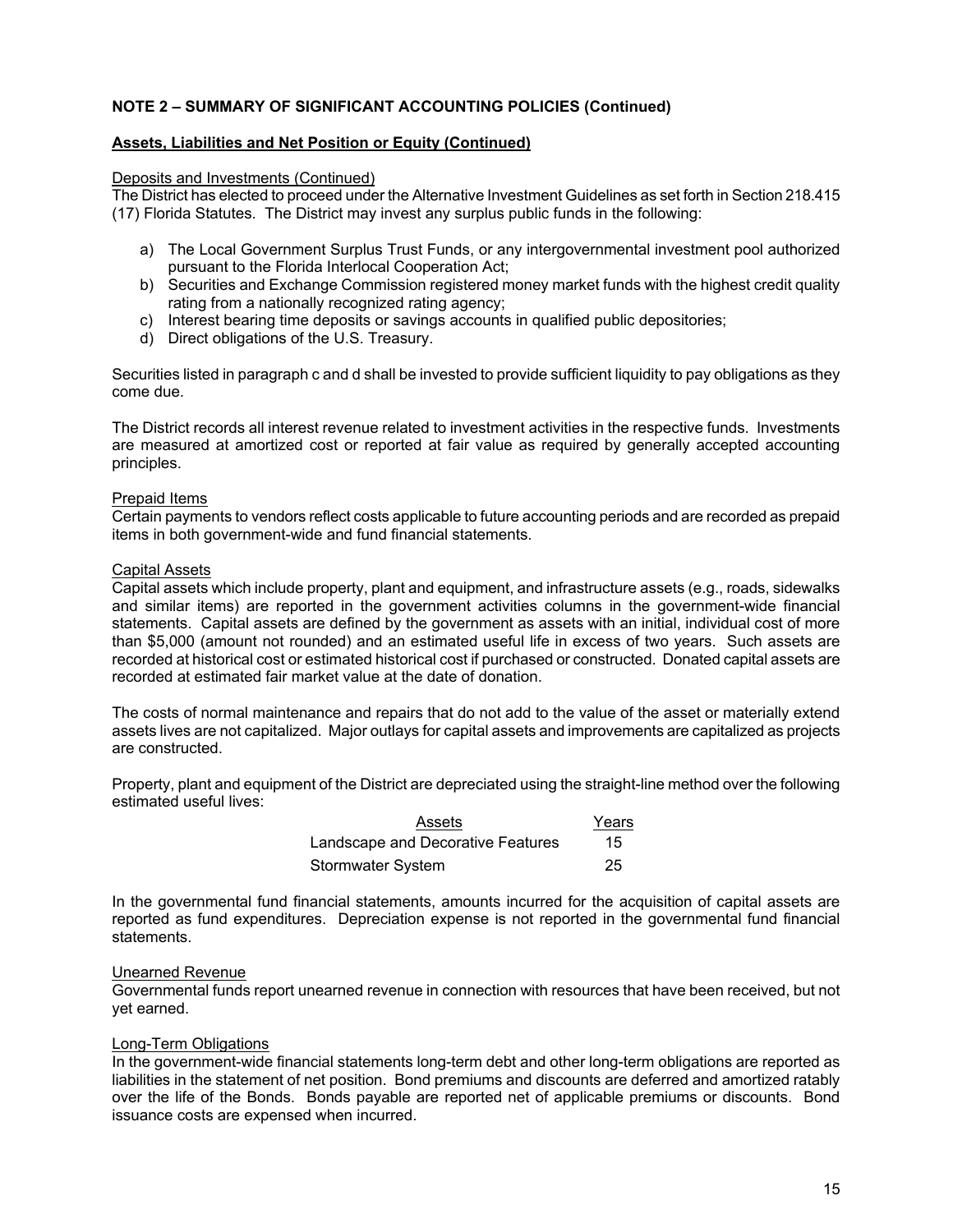# **Assets, Liabilities and Net Position or Equity (Continued)**

#### Long-Term Obligations (Continued)

In the fund financial statements, governmental fund types recognize premiums and discounts, as well as issuance costs, during the current period. The face amount of debt issued is reported as other financing sources. Premiums received on debt issuances are reported as other financing sources while discounts on debt issuances are reported as other financing uses. Issuance costs, whether or not withheld from the actual debt proceeds received, are reported as debt service expenditures.

## Deferred Outflows/Inflows of Resources

Deferred outflows of resources represent a consumption of net position that applies to future reporting period(s). For example, the District would record deferred outflows of resources on the statement of net position related to debit amounts resulting from current and advance refundings resulting in the defeasance of debt (i.e. when there are differences between the reacquisition price and the net carrying amount of the old debt).

Deferred inflows of resources represent an acquisition of net position that applies to future reporting period(s). For example, when an asset is recorded in the governmental fund financial statements, but the revenue is unavailable, the District reports a deferred inflow of resources on the balance sheet until such times as the revenue becomes available.

## Fund Equity/Net Position

In the fund financial statements, governmental funds report non spendable and restricted fund balance for amounts that are not available for appropriation or are legally restricted by outside parties for use for a specific purpose. Assignments of fund balance represent tentative management plans that are subject to change.

The District can establish limitations on the use of fund balance as follows:

Committed fund balance – Amounts that can be used only for the specific purposes determined by a formal action (resolution) of the Board of Supervisors. Commitments may be changed or lifted only by the Board of Supervisors taking the same formal action (resolution) that imposed the constraint originally. Resources accumulated pursuant to stabilization arrangements sometimes are reported in this category.

Assigned fund balance – Includes spendable fund balance amounts established by the Board of Supervisors that are intended to be used for specific purposes that are neither considered restricted nor committed. The Board may also assign fund balance as it does when appropriating fund balance to cover differences in estimated revenue and appropriations in the subsequent year's appropriated budget. Assignments are generally temporary and normally the same formal action need not be taken to remove the assignment.

The District first uses committed fund balance, followed by assigned fund balance and then unassigned fund balance when expenditures are incurred for purposes for which amounts in any of the unrestricted fund balance classifications could be used.

Net position is the difference between assets and deferred outflows of resources less liabilities and deferred inflows of resources. Net position in the government-wide financial statements are categorized as net investment in capital assets, restricted or unrestricted. Net investment in capital assets represents net position related to infrastructure and property, plant and equipment. Restricted net position represents the assets restricted by the District's Bond covenants or other contractual restrictions. Unrestricted net position consists of the net position not meeting the definition of either of the other two components.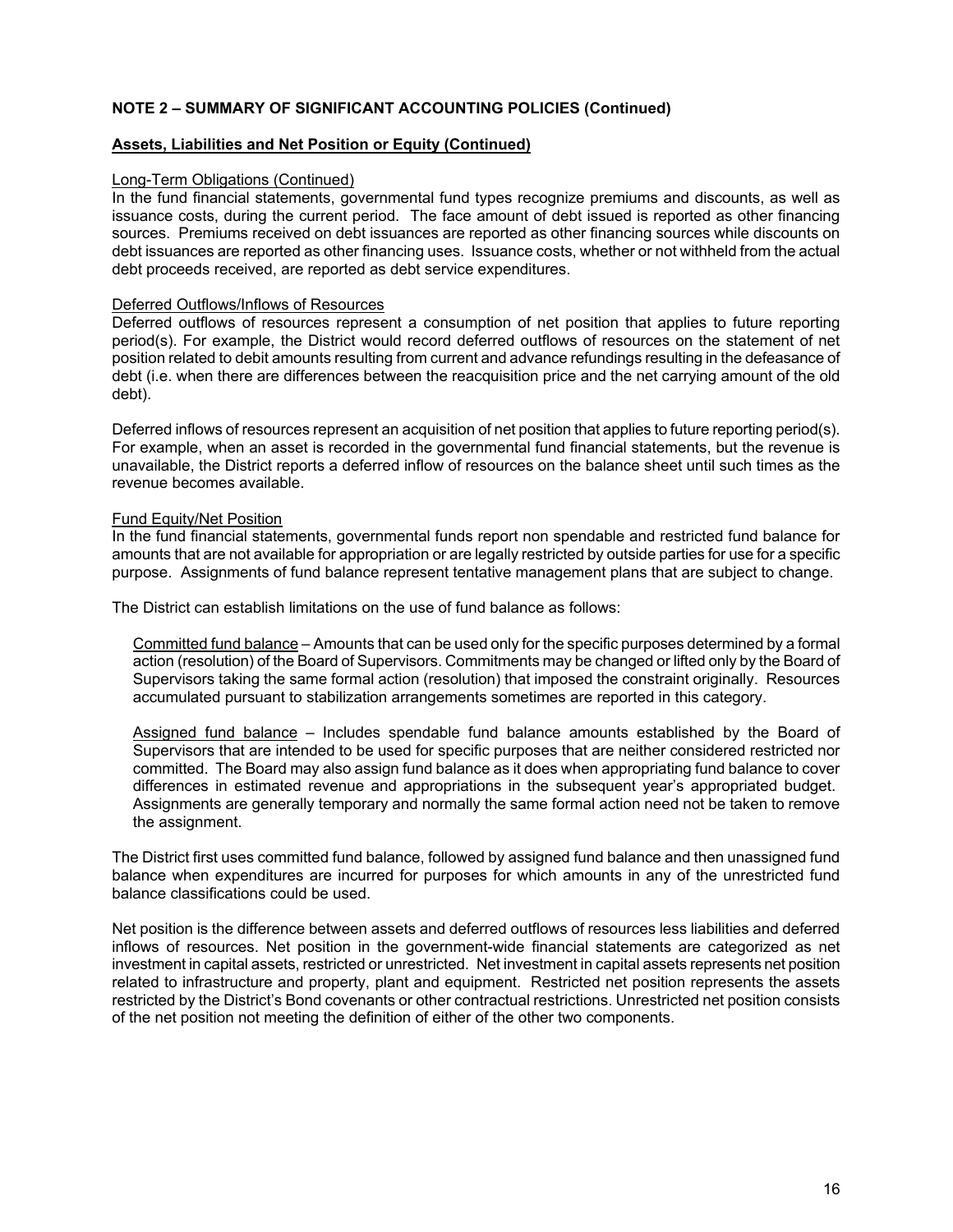# **Other Disclosures**

## Use of Estimates

The preparation of financial statements in conformity with generally accepted accounting principles requires management to make estimates and assumptions that affect the reported amounts of assets and liabilities, and disclosure of contingent assets and liabilities at the date of the financial statements, and the reported amounts of revenues and expenditures during the reporting period. Actual results could differ from those estimates.

# **NOTE 3 – BUDGETARY INFORMATION**

The District is required to establish a budgetary system and an approved Annual Budget. Annual Budgets are adopted on a basis consistent with generally accepted accounting principles for the general fund. All annual appropriations lapse at fiscal year-end.

The District follows these procedures in establishing the budgetary data reflected in the financial statements.

- a) Each year the District Manager submits to the District Board a proposed operating budget for the fiscal year commencing the following October 1.
- b) Public hearings are conducted to obtain public comments.
- c) Prior to October 1, the budget is legally adopted by the District Board.
- d) All budget changes must be approved by the District Board.
- e) The budgets are adopted on a basis consistent with generally accepted accounting principles.
- f) Unused appropriation for annually budgeted funds lapse at the end of the year.

# **NOTE 4 – DEPOSITS AND INVESTMENTS**

## **Deposits**

The District's cash balances were entirely covered by federal depository insurance or by a collateral pool pledged to the State Treasurer. Florida Statutes Chapter 280, "Florida Security for Public Deposits Act", requires all qualified depositories to deposit with the Treasurer or another banking institution eligible collateral equal to various percentages of the average daily balance for each month of all public deposits in excess of any applicable deposit insurance held. The percentage of eligible collateral (generally, U.S. Governmental and agency securities, state or local government debt, or corporate bonds) to public deposits is dependent upon the depository's financial history and its compliance with Chapter 280. In the event of a failure of a qualified public depository, the remaining public depositories would be responsible for covering any resulting losses.

#### **Investments**

The District's investments were held as follows at September 30, 2017:

|                              | <b>Amortized Cost</b> | Credit Risk | Maturities              |
|------------------------------|-----------------------|-------------|-------------------------|
|                              |                       |             | Weighted average of the |
| Federated Govt Obligation #5 | 190.659               | S&P AAAm    | fund portfolio: 35 days |
| Total Investments            | 190,659               |             |                         |

*Credit risk –* For investments, credit risk is generally the risk that an issuer of an investment will not fulfill its obligation to the holder of the investment. This is measured by the assignment of a rating by a nationally recognized statistical rating organization. Investment ratings by investment type are included in the preceding summary of investments.

*Concentration risk –* The District places no limit on the amount the District may invest in any one issuer.

*Interest rate risk –* The District does not have a formal policy that limits investment maturities as a means of managing exposure to fair value losses arising from increasing interest rates.

However, the Bond Indenture limits the type of investments held using unspent proceeds.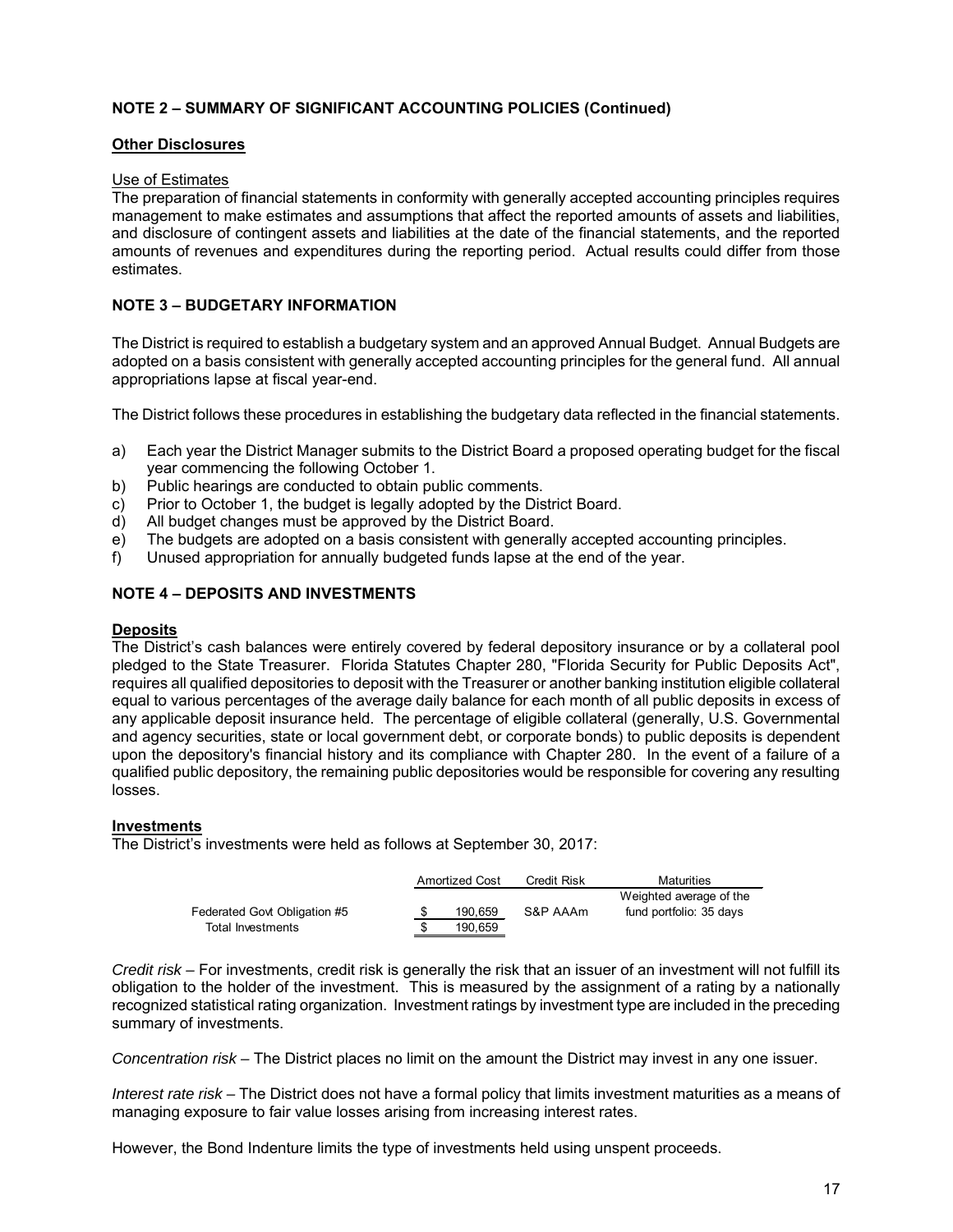# **NOTE 4 – DEPOSITS AND INVESTMENTS (Continued)**

# **Investments (Continued)**

*Fair Value Measurement –* When applicable, the District measures and records its investments using fair value measurement guidelines established in accordance with GASB Statements. The framework for measuring fair value provides a fair value hierarchy that prioritizes the inputs to valuation techniques.

These guidelines recognize a three-tiered fair value hierarchy, in order of highest priority, as follows:

- Level 1: Investments whose values are based on unadiusted quoted prices for identical investments in active markets that the District has the ability to access;
- Level 2: Investments whose inputs other than quoted market prices are observable either directly or indirectly; and,
- **•** *Level 3:* Investments whose inputs are unobservable.

The fair value measurement level within the fair value hierarchy is based on the lowest level of any input that is significant to the entire fair value measurement. Valuation techniques used should maximize the use of observable inputs and minimize the use of unobservable inputs.

Money market investments that have a maturity at the time of purchase of one year or less and are held by governments other than external investment pools should be measured at amortized cost. Accordingly, the District's investments have been reported at amortized cost above.

# **NOTE 5 – CAPITAL ASSETS**

|                                              | Beginning<br><b>Balance</b> |           |    |            | Ending |                   |    |                |
|----------------------------------------------|-----------------------------|-----------|----|------------|--------|-------------------|----|----------------|
|                                              |                             |           |    | Additions  |        | <b>Reductions</b> |    | <b>Balance</b> |
| Governmental activities                      |                             |           |    |            |        |                   |    |                |
| Capital assets, not being depreciated        |                             |           |    |            |        |                   |    |                |
| Land and land improvements                   |                             | 1,781,777 | \$ |            | \$     |                   | \$ | 1,781,777      |
| Total capital assets, not being depreciated  |                             | 1,781,777 |    |            |        |                   |    | 1,781,777      |
|                                              |                             |           |    |            |        |                   |    |                |
| Capital assets, being depreciated            |                             |           |    |            |        |                   |    |                |
| Landscape and decorative features            |                             | 278,454   |    |            |        |                   |    | 278,454        |
| Stormwater system                            |                             | 5,461,344 |    |            |        |                   |    | 5,461,344      |
| Total capital assets, being depreciated      |                             | 5,739,798 |    |            |        |                   |    | 5,739,798      |
| Less accumulated depreciation for:           |                             |           |    |            |        |                   |    |                |
| Landscape and decorative features            |                             | 148,512   |    | 18.564     |        |                   |    | 167,076        |
|                                              |                             |           |    |            |        |                   |    |                |
| Stormwater system                            |                             | 1,747,632 |    | 218,454    |        |                   |    | 1,966,086      |
| Total accumulated depreciation               |                             | 1,896,144 |    | 237,018    |        |                   |    | 2, 133, 162    |
| Total capital assets, being depreciated, net |                             | 3,843,654 |    | (237, 018) |        |                   |    | 3,606,636      |
| Governmental activities capital assets, net  |                             | 5,625,431 | \$ | (237, 018) | S      |                   | \$ | 5,388,413      |

Capital asset activity for the fiscal year ended September 30, 2017 was as follows:

The total cost of the project was originally estimated at approximately \$14,500,000. Of that amount, a portion was to be funded from the Series 2006 Bonds and the remainder by the Developer. However, because of the economic downturn and the recession of 2007-08, the project was abandoned by the original Developer and has since been dormant. Only Phase 1 of the development has been completed. However, the Phase 1 improvements have deteriorated over the years due to a lack of maintenance. The District engineer estimates the cost to maintain the infrastructure at approximately \$87,000 per year. In addition, the original project will not proceed as planned and therefore the estimated costs for future infrastructure improvements are no longer valid and the costs to complete the project is unknown. There are no funds available in the construction and acquisition account as of September 30, 2017. The remaining funds were used to pay off a portion of the prior years' debt service. See Note 6 for additional information.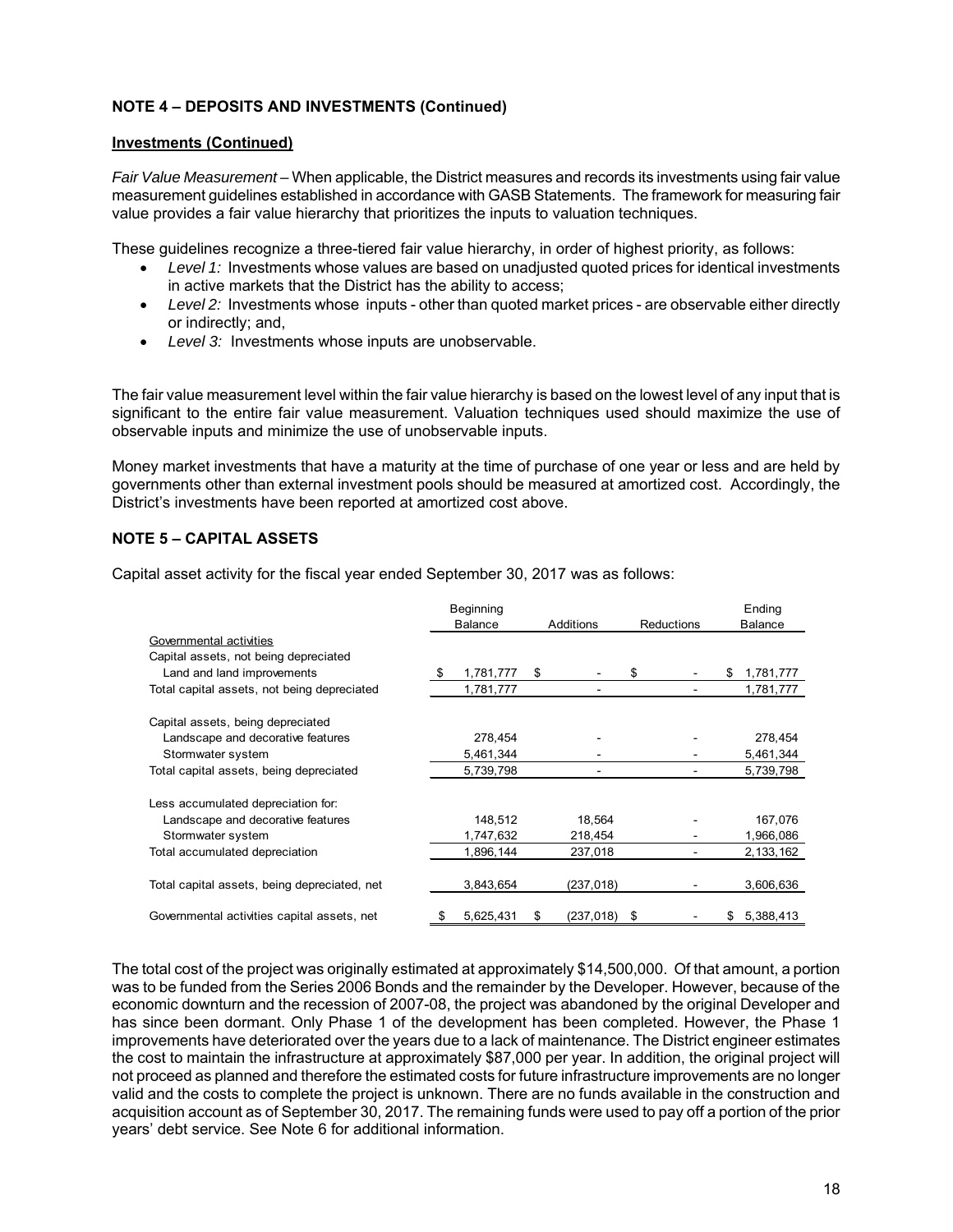# **NOTE 6 – LONG TERM LIABILITIES**

# **Series 2006**

On May 19, 2006, the District issued \$11,700,000 of Special Assessment Bonds, Series 2006A. The Bonds are due May 1, 2037 with a fixed interest rate of 5.60%. The Bonds were issued to finance the acquisition and construction of certain improvements for the benefit of the District. Interest is to be paid semiannually on each May 1 and November 1, commencing November 1, 2006 and the principal is to be paid serially on each May 1, commencing May 1, 2008.

# **Amended and Restated Master Trust Indenture**

On August 11, 2014 the District and the Trustee entered into the Amended and Restated Master Trust Indenture and Restated First Supplemental Trust Indenture (collectively, the "Amended Indenture"), and exchanged the Series 2006A Bonds (the "Original Bonds") for \$970,000 Special Assessment Areas One Bonds, Series 2006A, and \$10,025,000 Special Assessment Area Two Bonds, Series 2006B (the "Bifurcated Bonds"). As the Original Bonds, the Bifurcated Bonds are due May 1, 2037 with a fixed interest rate of 5.60%. The Amended Indenture, among other things, reduced the Reserve Requirement for the Bifurcated Bonds and established separate and distinct assessment areas securing each Series. The restructuring, bifurcation and exchange were completed at the direction of the sole Beneficial Holder of the Bonds. Interest on the bifurcated Bonds is to be paid semiannually on each May 1 and November 1, commencing November 1, 2014 and the principal is to be paid serially on each May 1, commencing May 1, 2015. The indenture also required that the Majority Landowner fund \$25,000 for the debt service reserve requirement for the Area One Bonds and to pay \$85,000 towards the cost of issuance related to the restructuring of the Bonds.

During a prior fiscal year, the District paid the prior years' unpaid interest in the amount of \$941,640, the 2014 scheduled principal payment of \$210,000, and interest for 2014 in the amount of \$383,880, the Bondholders waived interest of \$239,143 and principal of \$5,000. The funds were obtained from the previous trust accounts for the Series 2006A Bonds which consisted of the reserve, revenue and construction and acquisition accounts. See Note 12 for further information regarding a refunding and cancellation of the outstanding Series 2006B Bonds which occurred after fiscal year end.

The Series 2006A and 2006B Bonds are subject to redemption at the option of the District prior to their maturity. The Bonds are subject to extraordinary mandatory redemption prior to their selected maturity in the manner determined by the Bond Registrar if certain events occurred as outlined in the Amended and Restated Master Trust Indenture. See Note 8 for further information regarding missed debt service payments in the current year.

The Amended Indenture established a debt service reserve requirement as well as other restrictions and requirements relating principally to the use of proceeds to pay for the infrastructure improvements and the procedures to be followed by the District on assessments to property owners. The District was not in compliance with the requirements for the Area Two Bonds at September 30, 2017 as there was a shortfall of \$6,079 due to certain default expenditures being paid out of it during a prior fiscal year.

## **Long-term Debt Activity**

Changes in long-term liability activity for the fiscal year ended September 30, 2017 were as follows:

|                         | Beginning<br>Balance |     | Additions | Reductions |        | Ending<br>Balance |            | Due Within<br>One Year |         |
|-------------------------|----------------------|-----|-----------|------------|--------|-------------------|------------|------------------------|---------|
| Governmental activities |                      |     |           |            |        |                   |            |                        |         |
| Bonds payable:          |                      |     |           |            |        |                   |            |                        |         |
| Series 2006 Area 1      | 926.000              | \$. | ٠         | S          | 24.000 | S                 | 902.000    | \$.                    | 25,000  |
| Series 2006 Area 2      | 10,025,000           |     |           |            |        |                   | 10,025,000 |                        | 959,000 |
| Total                   | 10,951,000           | \$  |           | S          | 24.000 | S                 | 10.927.000 |                        | 984,000 |

\* Includes the missed debt service payments due for the Series 2014 Area 2 Bonds which were not paid.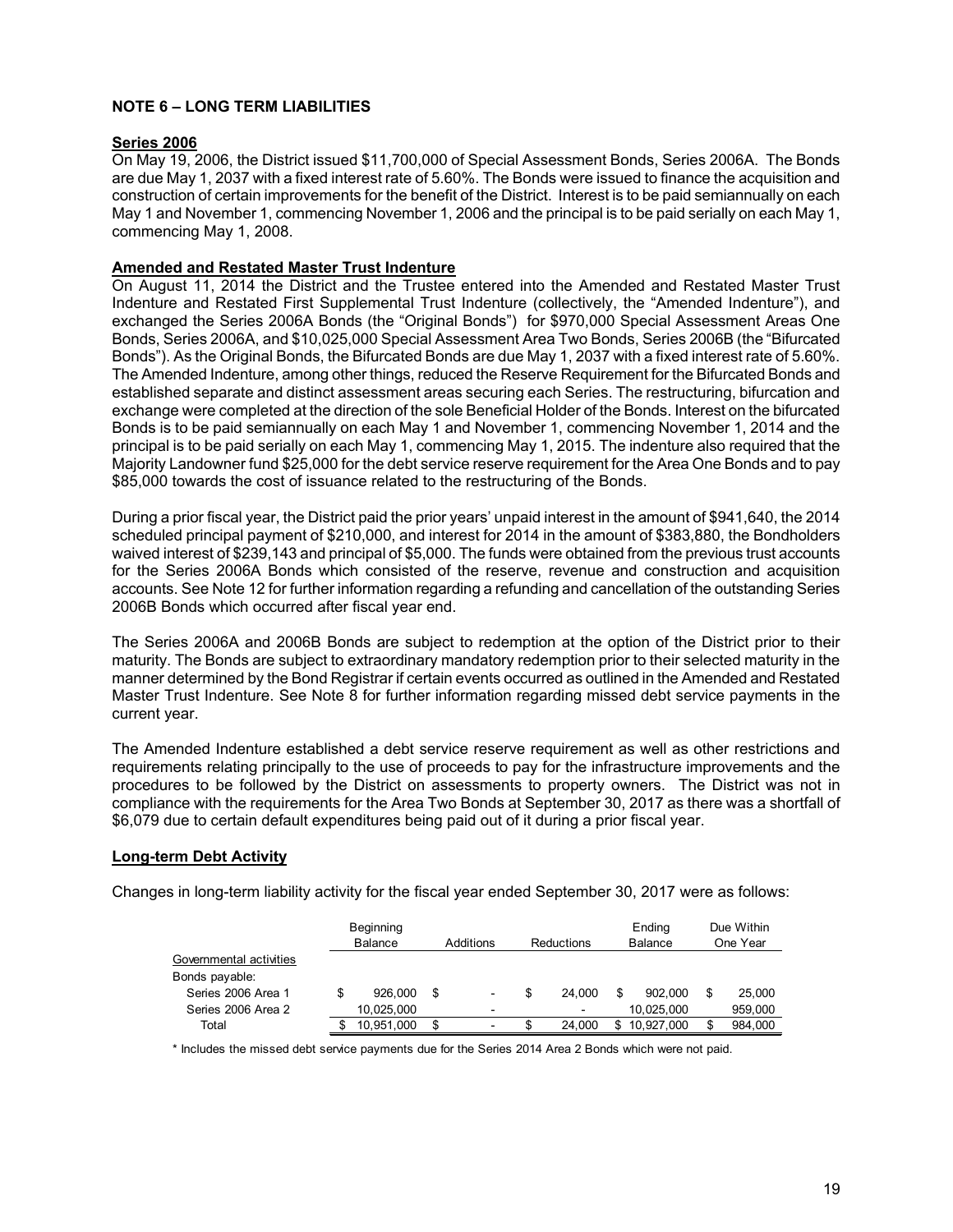# **NOTE 6 – LONG TERM LIABILITIES (Continued)**

## **Long-term Debt Activity (Continued)**

At September 30, 2017, the scheduled debt service requirements on the long-term debt were as follows:

|               | <b>Governmental Activities</b> |            |   |    |           |          |       |            |  |  |
|---------------|--------------------------------|------------|---|----|-----------|----------|-------|------------|--|--|
| Year ending   |                                |            |   |    |           |          |       |            |  |  |
| September 30: | Principal                      |            |   |    | Interest  |          | Total |            |  |  |
| 2018          | \$                             | 984,000    | * | \$ | 2,256,968 | $^\star$ | \$    | 3,240,968  |  |  |
| 2019          |                                | 302,000    |   |    | 556,808   |          |       | 858,808    |  |  |
| 2020          |                                | 319,000    |   |    | 539,896   |          |       | 858,896    |  |  |
| 2021          |                                | 338,000    |   |    | 522,032   |          |       | 860,032    |  |  |
| 2022          |                                | 357,000    |   |    | 503,104   |          |       | 860,104    |  |  |
| 2023-2027     |                                | 2,117,000  |   |    | 2,191,840 |          |       | 4,308,840  |  |  |
| 2028-2032     |                                | 2,802,000  |   |    | 1,526,560 |          |       | 4,328,560  |  |  |
| 2033-2037     |                                | 3,708,000  |   |    | 646,184   |          |       | 4,354,184  |  |  |
| Total         | \$                             | 10.927.000 |   | \$ | 8,743,392 |          | \$    | 19,670,392 |  |  |

\* Includes the missed debt service payments due for the Series 2006 Area 2 Bonds which were not paid.

# **NOTE 7 - ASSESSMENTS**

During fiscal year 2011, the District filed a complaint for Foreclosure of Special Assessment Lien, however, in order to settle the dispute between the District and the receiver, the District entered into a settlement agreement with the Receiver whereby the District agreed to release the Receiver from its obligations to pay its share of the assessments if the Receiver agree to convey the land to another party. Consequently, in August 2011, the Receiver conveyed a bulk parcel of raw unplatted land and all unimproved platted lots to Mediterranea Palm Property, LLC (the "SPE') and sold certain improved lots to a third party purchaser. As a result, the SPE became the Majority Landowner within the District.

# **NOTE 8 – FOREBEARANCE AGREEMENT**

As noted in Note 7 above, the SPE became the majority Landowner within the District. In August 2011, The District, the SPE, and the Bondholder entered into an agreement whereby the District agreed to defer collection of the assessments encumbering the related property until further direction from the Bondholder. However, the SPE agreed to pay the operations and maintenance assessments (the "O&M") during the forbearance period. The SPE has not been in compliance as it did not pay the O&M when due and began to send payments in a prior fiscal year.

During a prior fiscal year, the District, the SPE, and the Bondholder entered into the Amended and Restated Forbearance Agreement whereby the District agreed to defer collection of the Capital Assessments encumbering Assessment Area Two. As a result, the scheduled debt service payments were not made. The failure by the District to pay its debt service is considered an event of default.

# **NOTE 9 – CONCENTRATION**

The District's activity is dependent upon the continued involvement of the Majority Landowner, the loss of which could have a material adverse effect on the District's operations.

# **NOTE 10 – MANAGEMENT COMPANY**

The District has contracted with a management company to perform management advisory services, which include financial and accounting advisory services. Certain employees of the management company also serve as officers (Board appointed non-voting positions) of the District. Under the agreement, the District compensates the management company for management, accounting, financial reporting, and other administrative costs.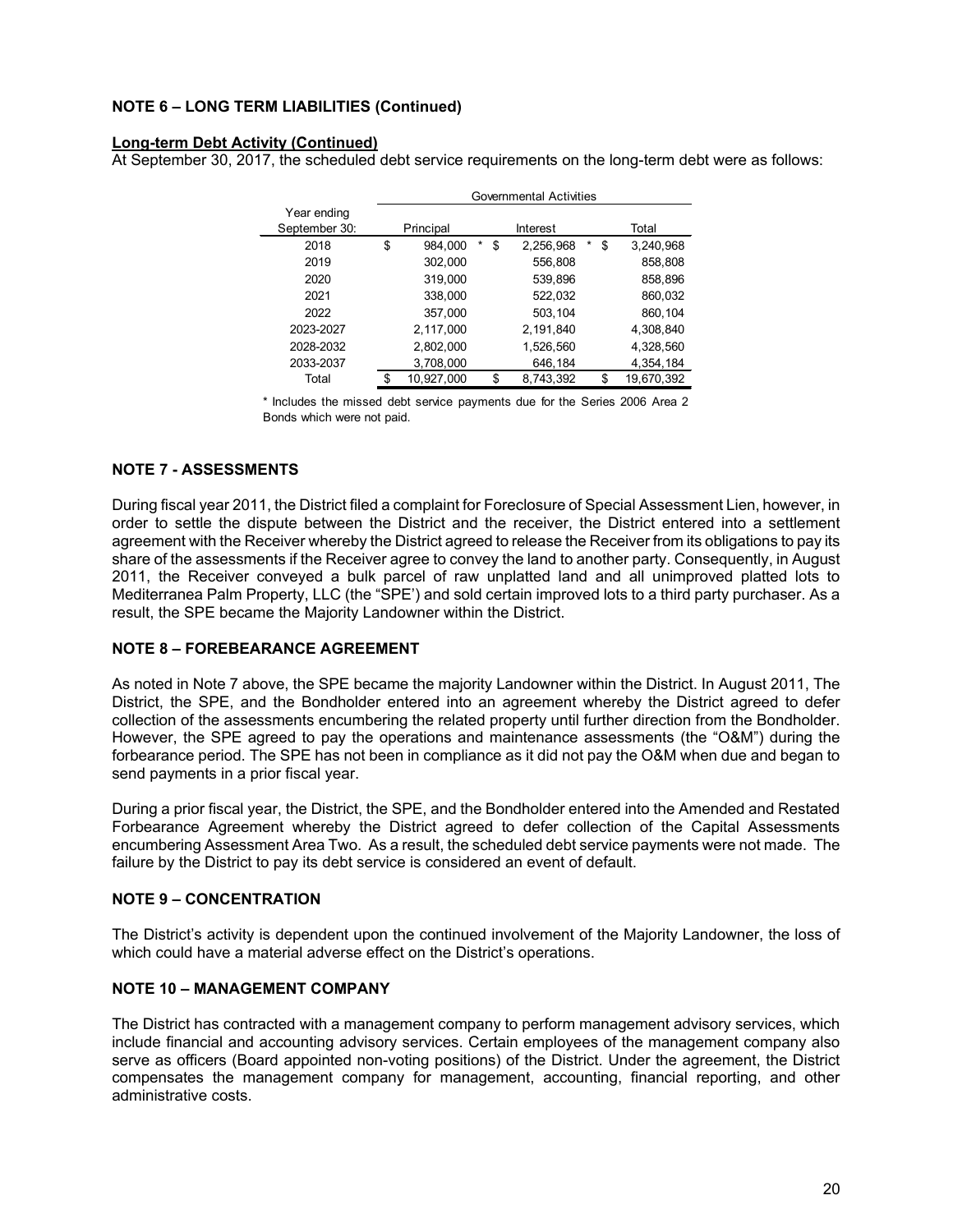# **NOTE 11 – RISK MANAGEMENT**

The District is exposed to various risks of loss related to torts; theft of, damage to, and destruction of assets; errors and omissions; and natural disasters. The District has obtained commercial insurance from independent third parties to mitigate the costs of these risks; coverage may not extend to all situations. There were no settled claims during the past three years

# **NOTE 12 – SUBSEQUENT EVENTS**

# **Series 2017 Bonds**

Subsequent to fiscal year end, the District issued the Series 2017 Special Assessment Refunding and Improvement Bonds for \$8,760,000 in order to currently refund \$3,000,000 of the Area Two Bonds and pay off \$594,067 of delinquent interest on the Area Two Bonds and to provide funds for completion of the Phase II project. In addition, the remaining outstanding principal and the remaining delinquent interest on the Area Two Bonds was cancelled.

# **Acquisition of Improvements from the Developers**

Subsequent to fiscal year end, the District acquired improvements valued at \$102,158 and \$540,627 by paying \$56,035 and \$329,589 to Mediterranea Palm Property Subsidiary, LLC and Jackson Land Developer, LLC. The total value of the improvements in excess of what was paid of \$257,161 is a considered a contribution.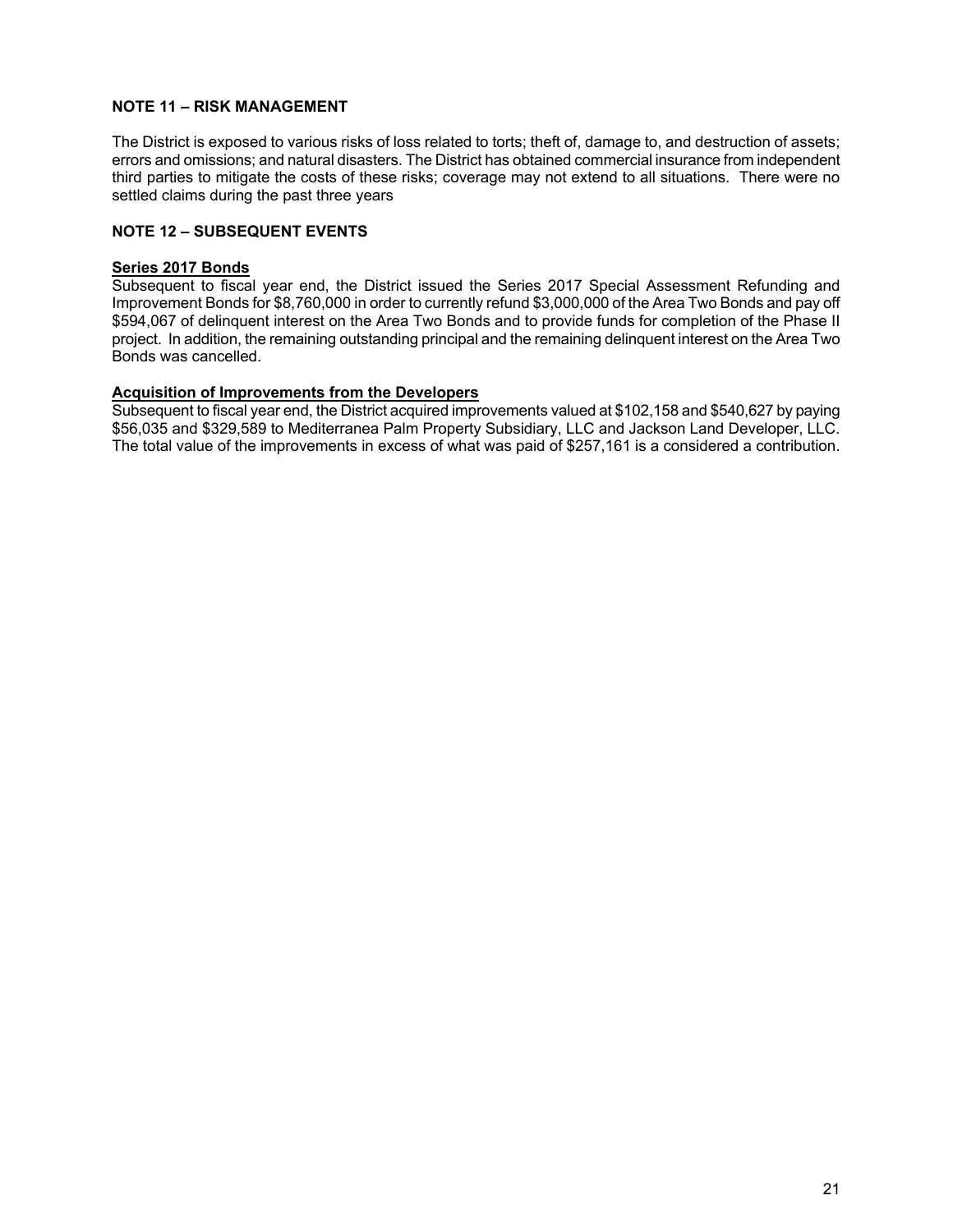# **MEDITERRANEA COMMUNITY DEVELOPMENT DISTRICT RIVIERA BEACH, FLORIDA SCHEDULE OF REVENUES, EXPENDITURES AND CHANGES IN FUND BALANCE - BUDGET AND ACTUAL – GENERAL FUND FOR THE FISCAL YEAR ENDED SEPTEMBER 30, 2017**

|                                 |                  |           |    |                |                | Variance with |  |
|---------------------------------|------------------|-----------|----|----------------|----------------|---------------|--|
|                                 | <b>Budgeted</b>  |           |    |                | Final Budget - |               |  |
|                                 | Amounts          |           |    | Actual         | Positive       |               |  |
|                                 | Original & Final |           |    | Amounts        | (Negative)     |               |  |
| <b>REVENUES</b>                 |                  |           |    |                |                |               |  |
| Assessments                     | \$               | 66,415    | \$ | 7,274          | \$             | (59, 141)     |  |
| Landowners contributions        |                  |           |    | 51,556         |                | 51,556        |  |
| <b>Total revenues</b>           |                  | 66,415    |    | 58,830         |                | (7, 585)      |  |
| <b>EXPENDITURES</b>             |                  |           |    |                |                |               |  |
| Current:                        |                  |           |    |                |                |               |  |
| General government              |                  | 85,524    |    | 89,961         |                | (4, 437)      |  |
| Total expenditures              |                  | 85,524    |    | 89,961         |                | (4, 437)      |  |
| Excess (deficiency) of revenues |                  |           |    |                |                |               |  |
| over (under) expenditures       |                  | (19, 109) |    | (31, 131)      |                | (12,022)      |  |
|                                 |                  |           |    |                |                |               |  |
| OTHER FINANCING SOURCES         |                  |           |    |                |                |               |  |
| Carryforward surplus            |                  | 19,109    |    |                |                | (19, 109)     |  |
| Total other financing sources   |                  | 19,109    |    |                |                | (19, 109)     |  |
| Net change in fund balances     | \$               |           |    | $(31, 131)$ \$ |                | (31,131)      |  |
| Fund balance - beginning        |                  |           |    | 19,768         |                |               |  |
| Fund balance - ending           |                  |           | \$ | (11, 363)      |                |               |  |

See notes to required supplementary information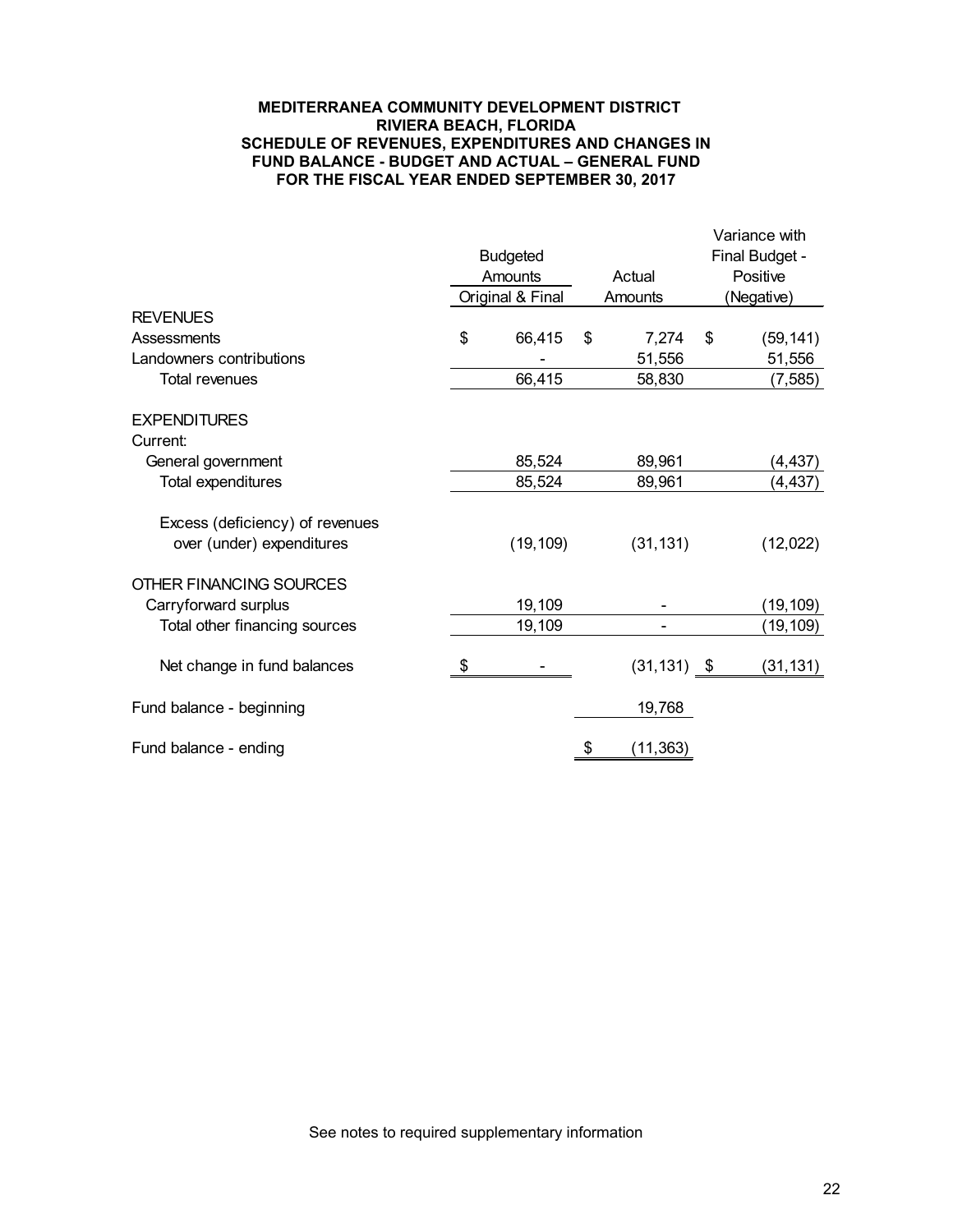# **MEDITERRANEA COMMUNITY DEVELOPMENT DISTRICT RIVIERA BEACH, FLORIDA NOTES TO REQUIRED SUPPLEMENTARY INFORMATION**

The District is required to establish a budgetary system and an approved Annual Budget for the general fund. The District's budgeting process is based on estimates of cash receipts and cash expenditures which are approved by the Board. The budget approximates a basis consistent with accounting principles generally accepted in the United States of America (generally accepted accounting principles).

The legal level of budgetary control, the level at which expenditures may not exceed budget, is in the aggregate. Any budget amendments that increase the aggregate budgeted appropriations must be approved by the Board of Supervisors. Actual general fund expenditures for the fiscal year ended September 30, 2017 exceeded appropriations by \$4,437. The expenditure overage was funded by available fund balance.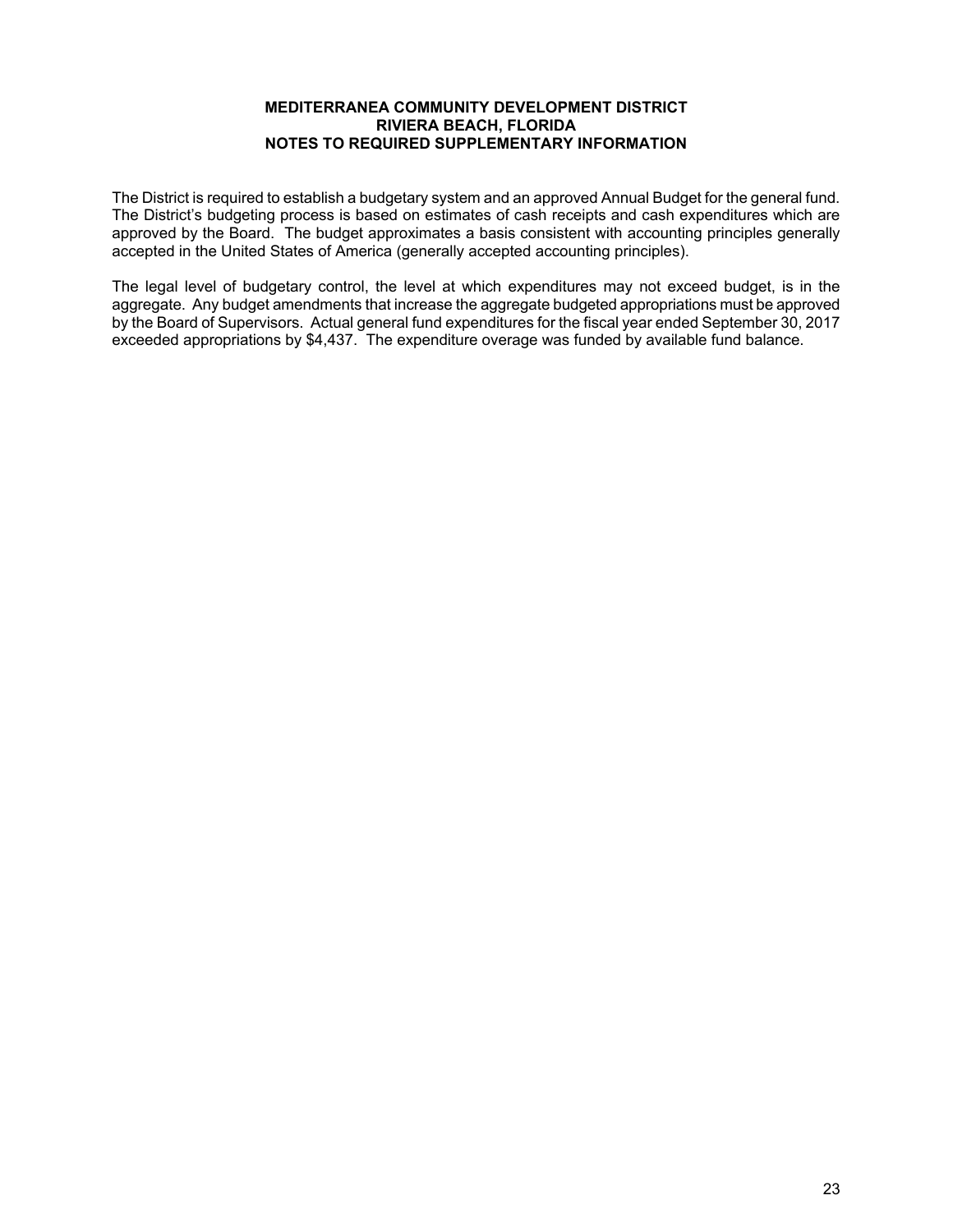

2700 North Military Trail - Suite 350 Boca Raton, Florida 33431 (561) 994-9299 - (800) 299-4728 Fax (561) 994-5823 www.graucpa.com

# **INDEPENDENT AUDITOR'S REPORT ON INTERNAL CONTROL OVER FINANCIAL REPORTING AND ON COMPLIANCE AND OTHER MATTERS BASED ON AN AUDIT OF FINANCIAL STATEMENTS PERFORMED IN ACCORDANCE WITH** *GOVERNMENT AUDITING STANDARDS*

To the Board of Supervisors Mediterranea Community Development District Riviera Beach, Florida

We have audited, in accordance with the auditing standards generally accepted in the United States of America and the standards applicable to financial audits contained in *Government Auditing Standards* issued by the Comptroller General of the United States, the financial statements of the governmental activities and each major fund of Mediterranea Community Development District, Riviera Beach, Florida ("District") as of and for the fiscal year ended September 30, 2017, and the related notes to the financial statements, which collectively comprise the District's basic financial statements, and have issued our opinion thereon dated April 24, 2018.

# **Internal Control Over Financial Reporting**

In planning and performing our audit of the financial statements, we considered the District's internal control over financial reporting (internal control) to determine the audit procedures that are appropriate in the circumstances for the purpose of expressing our opinions on the financial statements, but not for the purpose of expressing an opinion on the effectiveness of the District's internal control. Accordingly, we do not express an opinion on the effectiveness of the District's internal control.

A *deficiency in internal control* exists when the design or operation of a control does not allow management or employees, in the normal course of performing their assigned functions, to prevent, or detect and correct misstatements on a timely basis. A *material weakness* is a deficiency, or a combination of deficiencies, in internal control, such that there is a reasonable possibility that a material misstatement of the entity's financial statements will not be prevented, or detected and corrected on a timely basis. A *significant deficiency* is a deficiency, or a combination of deficiencies, in internal control that is less severe than a material weakness, yet important enough to merit attention by those charged with governance.

Our consideration of internal control was for the limited purpose described in the first paragraph of this section and was not designed to identify all deficiencies in internal control that might be material weaknesses or, significant deficiencies. Given these limitations, during our audit we did not identify any deficiencies in internal control that we consider to be material weaknesses. However, material weaknesses may exist that have not been identified.

## **Compliance and Other Matters**

As part of obtaining reasonable assurance about whether the District's financial statements are free from material misstatement, we performed tests of its compliance with certain provisions of laws, regulations, contracts, and agreements, noncompliance with which could have a direct and material effect on the determination of financial statement amounts. However, providing an opinion on compliance with those provisions was not an objective of our audit, and accordingly, we do not express such an opinion. The results of our tests disclosed no instances of noncompliance or other matters that are required to be reported under *Government Auditing Standards*.

We noted certain matters that we reported to management of the District in a separate letter dated April 24, 2018.

The District's response to the finding identified in our audit is described in the accompanying Management Letter. We did not audit the District's response and, accordingly, we express no opinion on it.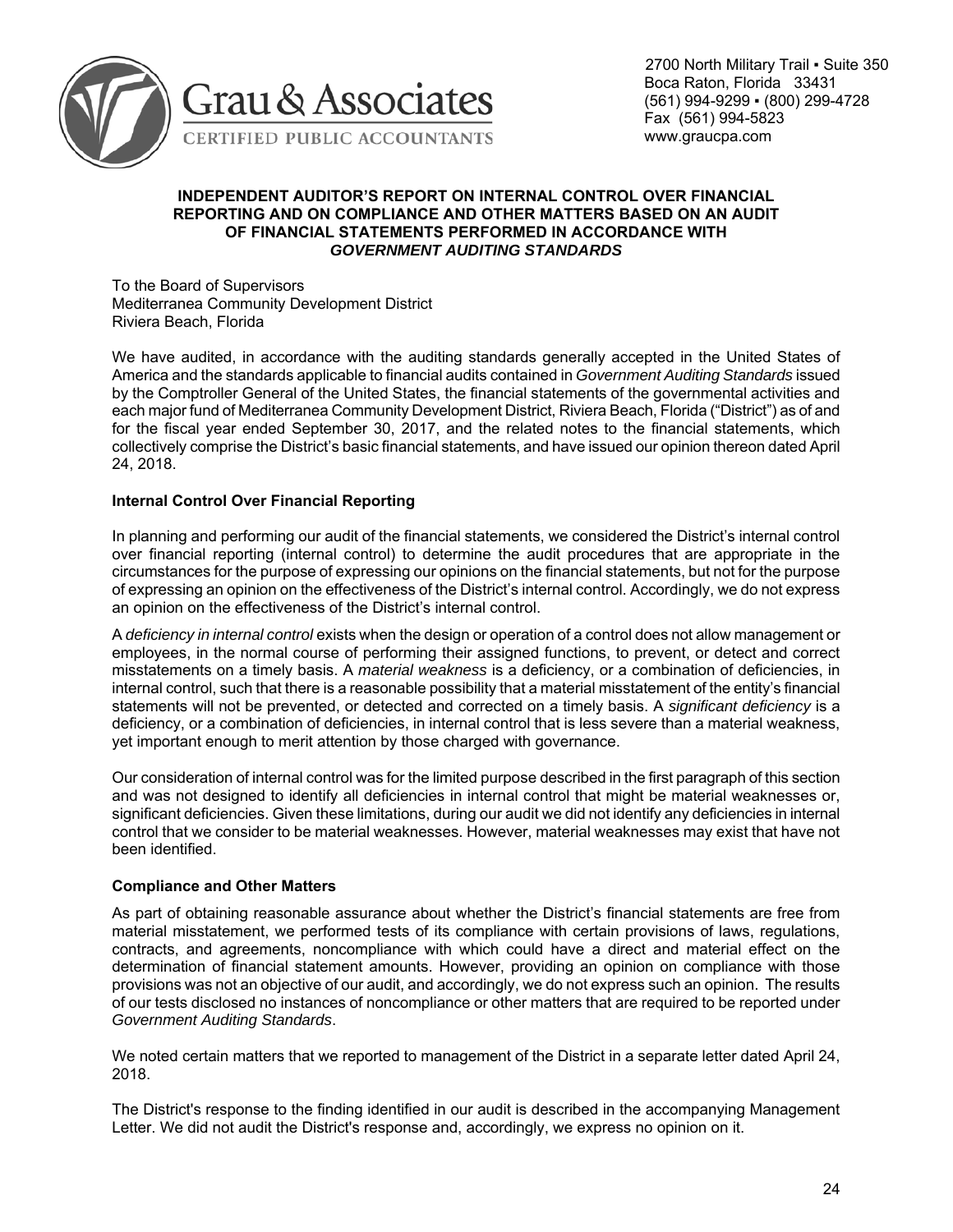# **Purpose of this Report**

The purpose of this report is solely to describe the scope of our testing of internal control and compliance and the results of that testing, and not to provide an opinion on the effectiveness of the entity's internal control or on compliance. This report is an integral part of an audit performed in accordance with *Government Auditing Standards* in considering the entity's internal control and compliance. Accordingly, this communication is not suitable for any other purpose.

Dear & Association

April 24, 2018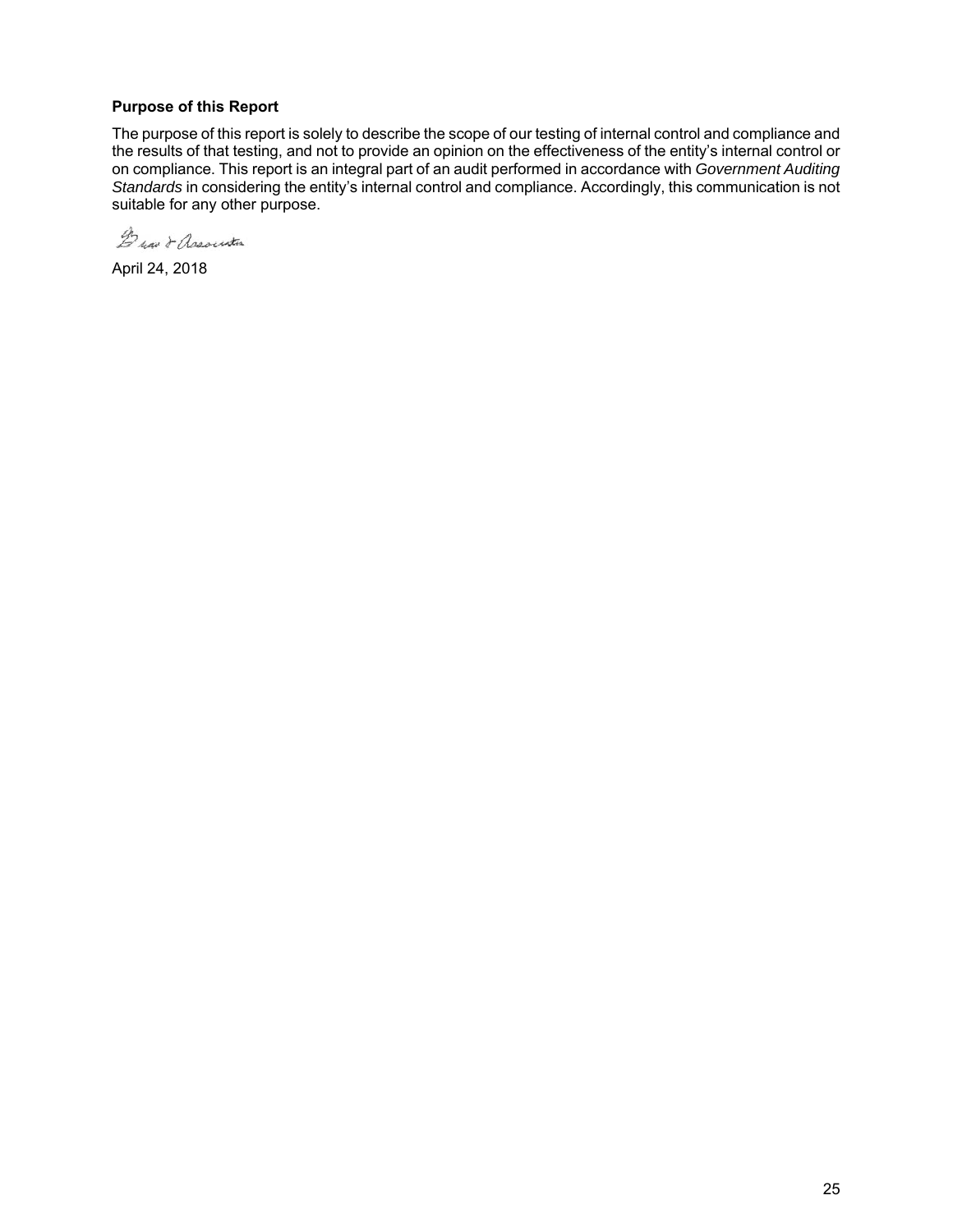

2700 North Military Trail - Suite 350 Boca Raton, Florida 33431 (561) 994-9299 - (800) 299-4728 Fax (561) 994-5823 www.graucpa.com

# **INDEPENDENT AUDITOR'S REPORT ON COMPLIANCE WITH THE REQUIREMENTS OF SECTION 218.415, FLORIDA STATUTES, REQUIRED BY RULE 10.556(10) OF THE AUDITOR GENERAL OF THE STATE OF FLORIDA**

To the Board of Supervisors Mediterranea Community Development District Riviera Beach, Florida

We have examined Mediterranea Community Development District, Riviera Beach, Florida's ("District") compliance with the requirements of Section 218.415, Florida Statutes, in accordance with Rule 10.556(10) of the Auditor General of the State of Florida during the fiscal year ended September 30, 2017. Management is responsible for District's compliance with those requirements. Our responsibility is to express an opinion on District's compliance based on our examination.

Our examination was conducted in accordance with attestation standards established by the American Institute of Certified Public Accountants. Those standards require that we plan and perform the examination to obtain reasonable assurance about whether the District complied, in all material respects, with the specified requirements referenced in Section 218.415, Florida Statutes. An examination involves performing procedures to obtain evidence about whether the District complied with the specified requirements. The nature, timing, and extent of the procedures selected depend on our judgment, including an assessment of the risks of material noncompliance, whether due to fraud or error. We believe that the evidence we obtained is sufficient and appropriate to provide a reasonable basis for our opinion. Our examination does not provide a legal determination on the District's compliance with specified requirements.

In our opinion, the District complied, in all material respects, with the aforementioned requirements for the fiscal year ended September 30, 2017.

This report is intended solely for the information and use of the Legislative Auditing Committee, members of the Florida Senate and the Florida House of Representatives, the Florida Auditor General, management, and the Board of Supervisors of Mediterranea Community Development District, Riviera Beach, Florida and is not intended to be and should not be used by anyone other than these specified parties.

Dear & Association

April 24, 2018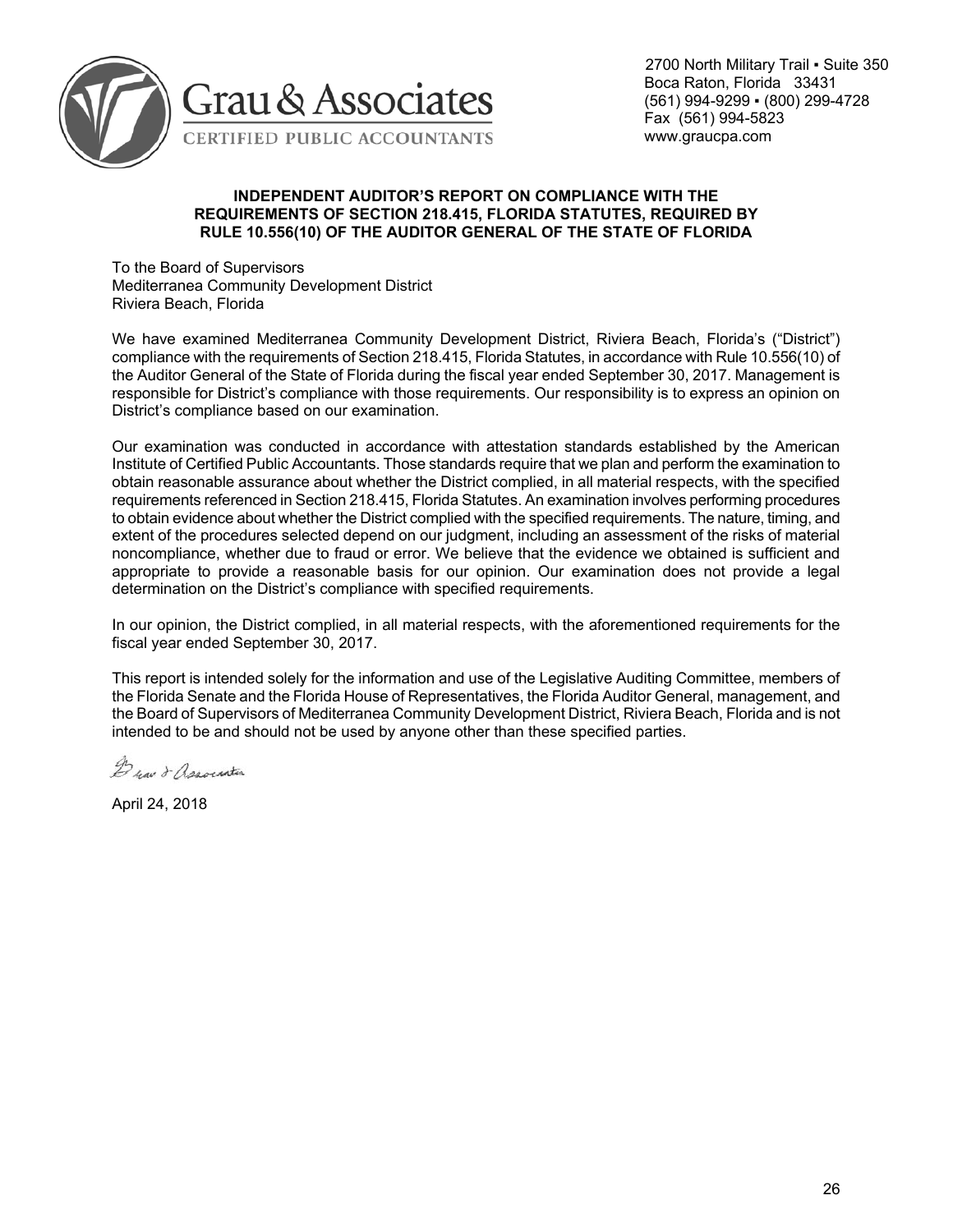

2700 North Military Trail - Suite 350 Boca Raton, Florida 33431 (561) 994-9299 - (800) 299-4728 Fax (561) 994-5823 www.graucpa.com

# **MANAGEMENT LETTER PURSUANT TO THE RULES OF THE AUDITOR GENERAL FOR THE STATE OF FLORIDA**

To the Board of Supervisors Mediterranea Community Development District Riviera Beach, Florida

# **Report on the Financial Statements**

We have audited the accompanying basic financial statements of Mediterranea Community Development District, Riviera Beach, Florida ("District") as of and for the fiscal year ended September 30, 2017, and have issued our report thereon dated April 24, 2018.

# **Auditor's Responsibility**

We conducted our audit in accordance with auditing standards generally accepted in the United States of America; the standards applicable to financial audits contained in G*overnment Auditing Standards,* issued by the Comptroller General of the United States; and Chapter 10.550, Rules of the Florida Auditor General.

# **Other Reporting Requirements**

We have issued our Independent Auditor's Report on Internal Control over Financial Reporting and on Compliance and Other Matters Based on an Audit of the Financial Statements Performed in Accordance with *Government Auditing Standards;* and Independent Auditor's Report on an examination conducted in accordance with *AICPA Professional Standards*, AT-C Section 315, regarding compliance requirements in accordance with Chapter 10.550, Rules of the Auditor General. Disclosures in those reports, which are dated April 24, 2018, should be considered in conjunction with this management letter.

## **Purpose of this Letter**

The purpose of this letter is to comment on those matters required by Chapter 10.550 of the Rules of the Auditor General for the State of Florida. Accordingly, in connection with our audit of the financial statements of the District, as described in the first paragraph, we report the following:

## **I. Current year findings and recommendations.**

- **II. Status of prior year findings and recommendations.**
- **III. Compliance with the Provisions of the Auditor General of the State of Florida.**

Our management letter is intended solely for the information and use of the Legislative Auditing Committee, members of the Florida Senate and the Florida House of Representatives, the Florida Auditor General, Federal and other granting agencies, as applicable, management, and the Board of Supervisors of Mediterranea Community Development District, Riviera Beach, Florida and is not intended to be and should not be used by anyone other than these specified parties.

We wish to thank Mediterranea Community Development District, Riviera Beach, Florida and the personnel associated with it, for the opportunity to be of service to them in this endeavor as well as future engagements, and the courtesies extended to us.

Dear & Association

April 24, 2018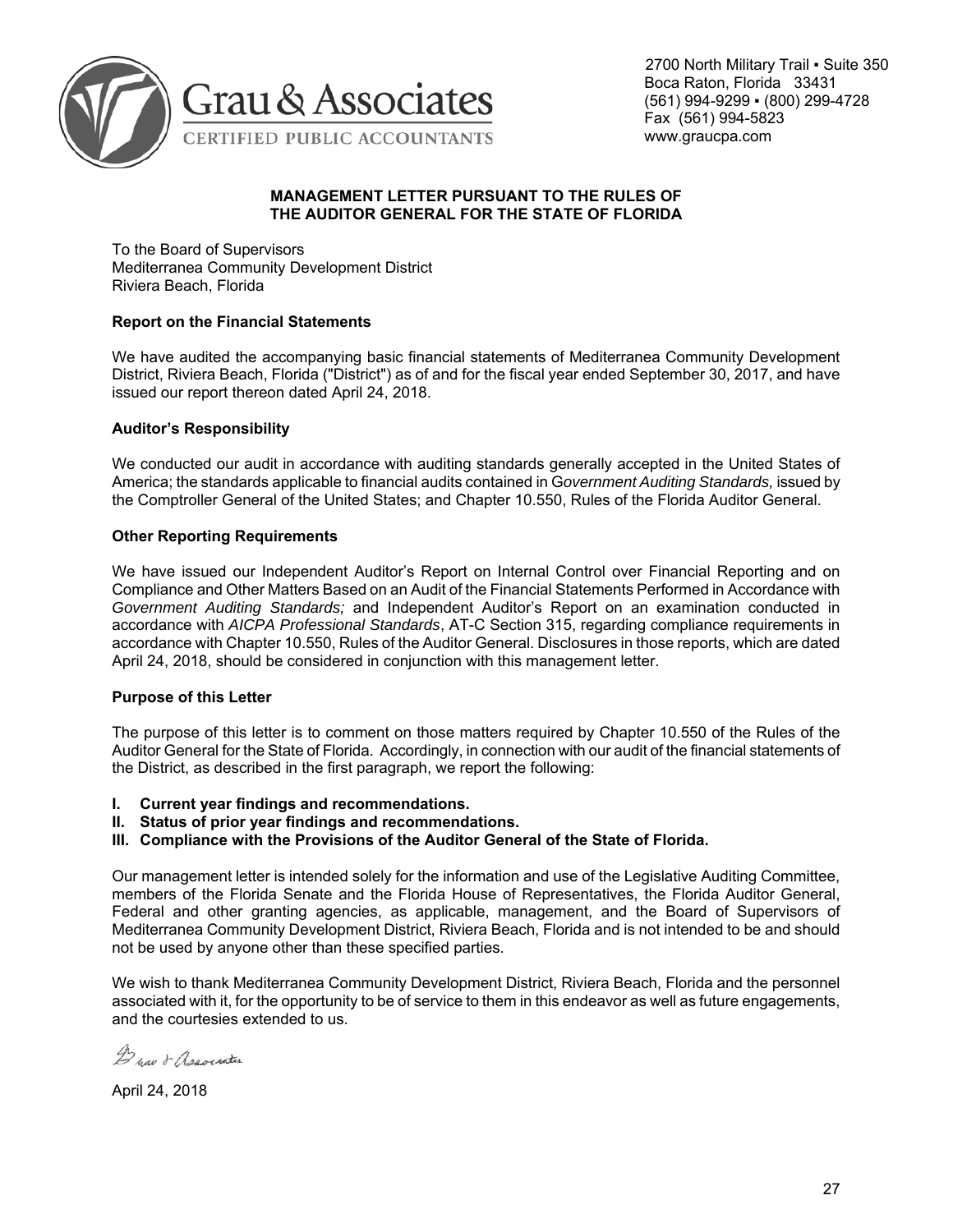# **REPORT TO MANAGEMENT**

## **I. CURRENT YEAR FINDINGS AND RECOMMENDATIONS**

#### **2017-01 Financial Condition Assessment:**

Observation: During the current year, the District did not have sufficient funds to make certain scheduled debt service payments. In addition, the general and debt service funds reported deficit fund balances of (\$11,363) and (\$2,192,065) at September 30, 2017 respectively.

Recommendation: The District should take the necessary steps to alleviate the deteriorating financial condition.

#### Reference Numbers for Prior Year Findings: 2016-01; 2015-01

Management Response: The District is currently not collecting certain debt service assessments at the request of the bondholders in accordance with the amended Forbearance Agreement between the District and Bondholders. The delay in collection of the debt service assessments has caused the deteriorating financial condition. However, the deteriorating financial condition is related to the Series 2006B Debt Service Fund and effects only those Bondholders whose bonds are secured by these debt service assessments. The General Fund and Series 2006A Debt Service Fund do not have deteriorating financial conditions. Once the Bondholders notify the District to begin collection of the debt service assessments, the District's deteriorating financial condition will be eliminated.

### **II. PRIOR YEAR FINDINGS AND RECOMMENDATIONS**

2016-01; 2015-01 Financial Condition Assessment

Current Status: See finding no. 2017-01 above

## **III. COMPLIANCE WITH THE PROVISIONS OF THE AUDITOR GENERAL OF THE STATE OF FLORIDA**

Unless otherwise required to be reported in the auditor's report on compliance and internal controls, the management letter shall include, but not be limited to the following:

1. A statement as to whether or not corrective actions have been taken to address findings and recommendations made in the preceding annual financial audit report.

There were no significant findings and recommendations made in the preceding annual financial audit report for the fiscal year ended September 30, 2016, except as noted above.

2. Any recommendations to improve the local governmental entity's financial management.

There were no such matters discovered by, or that came to the attention of, the auditor, to be reported for the fiscal year ended September 30, 2017, except as noted above.

3. Noncompliance with provisions of contracts or grant agreements, or abuse, that have occurred, or are likely to have occurred, that have an effect on the financial statements that is less than material but which warrants the attention of those charged with governance.

There were no such matters discovered by, or that came to the attention of, the auditor, to be reported, for the fiscal year ended September 30, 2017, except as noted above.

4. The name or official title and legal authority of the District are disclosed in the notes to the financial statements.